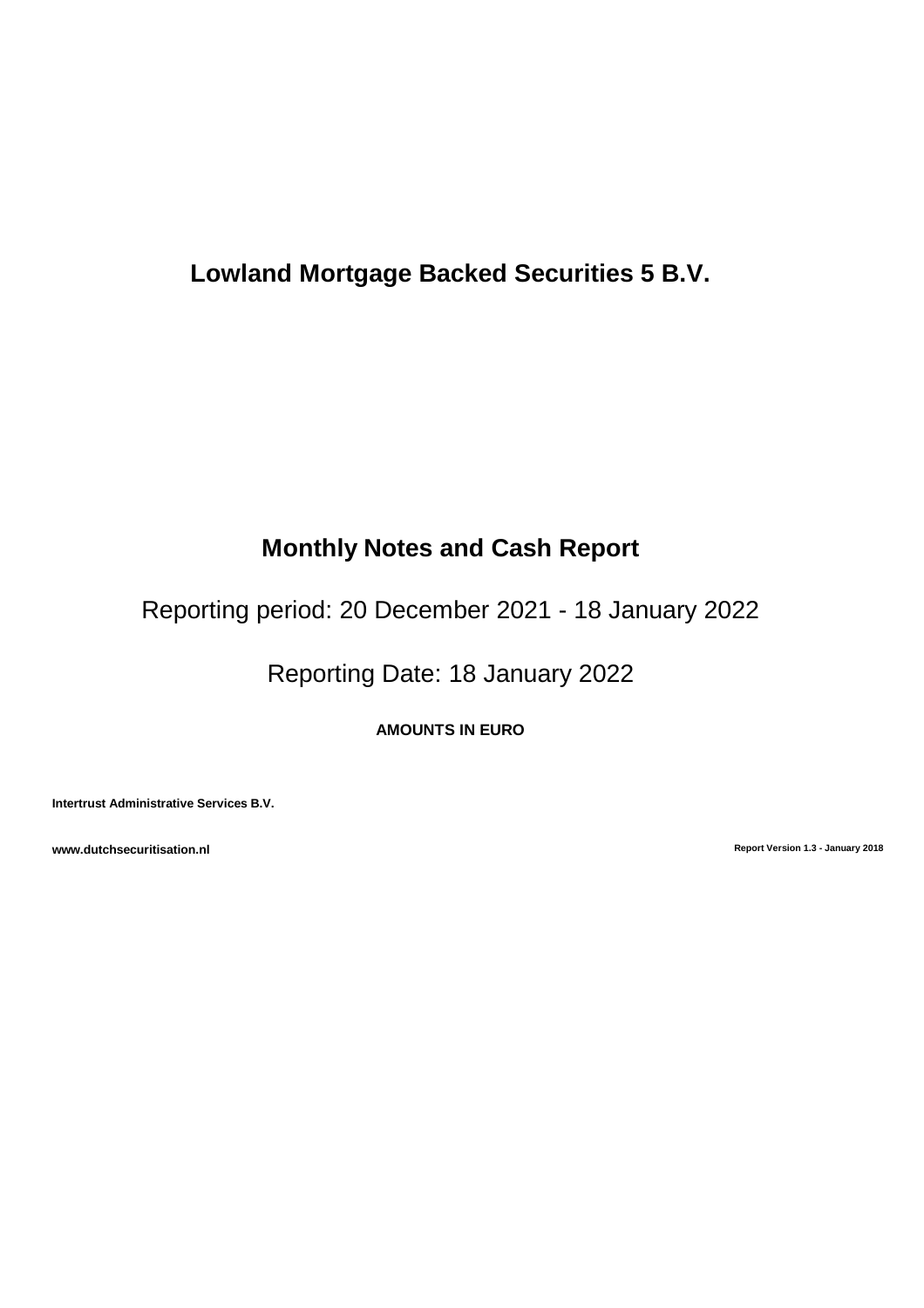#### **Table of Contents**

|                                                   | Page |
|---------------------------------------------------|------|
| <b>Key Dates</b>                                  |      |
| <b>Bond Report</b>                                | 4    |
| Revenue Priority of Payments                      | 6    |
| <b>Redemption Priority of Payments</b>            |      |
| <b>Issuer Accounts</b>                            | 9    |
| Additional Information                            | 10   |
| <b>Triggers and Portfolio Limits</b>              | 12   |
| <b>Counterparty Credit Ratings &amp; Triggers</b> | 13   |
| Glossary                                          | 14   |
| Contact Information                               | 17   |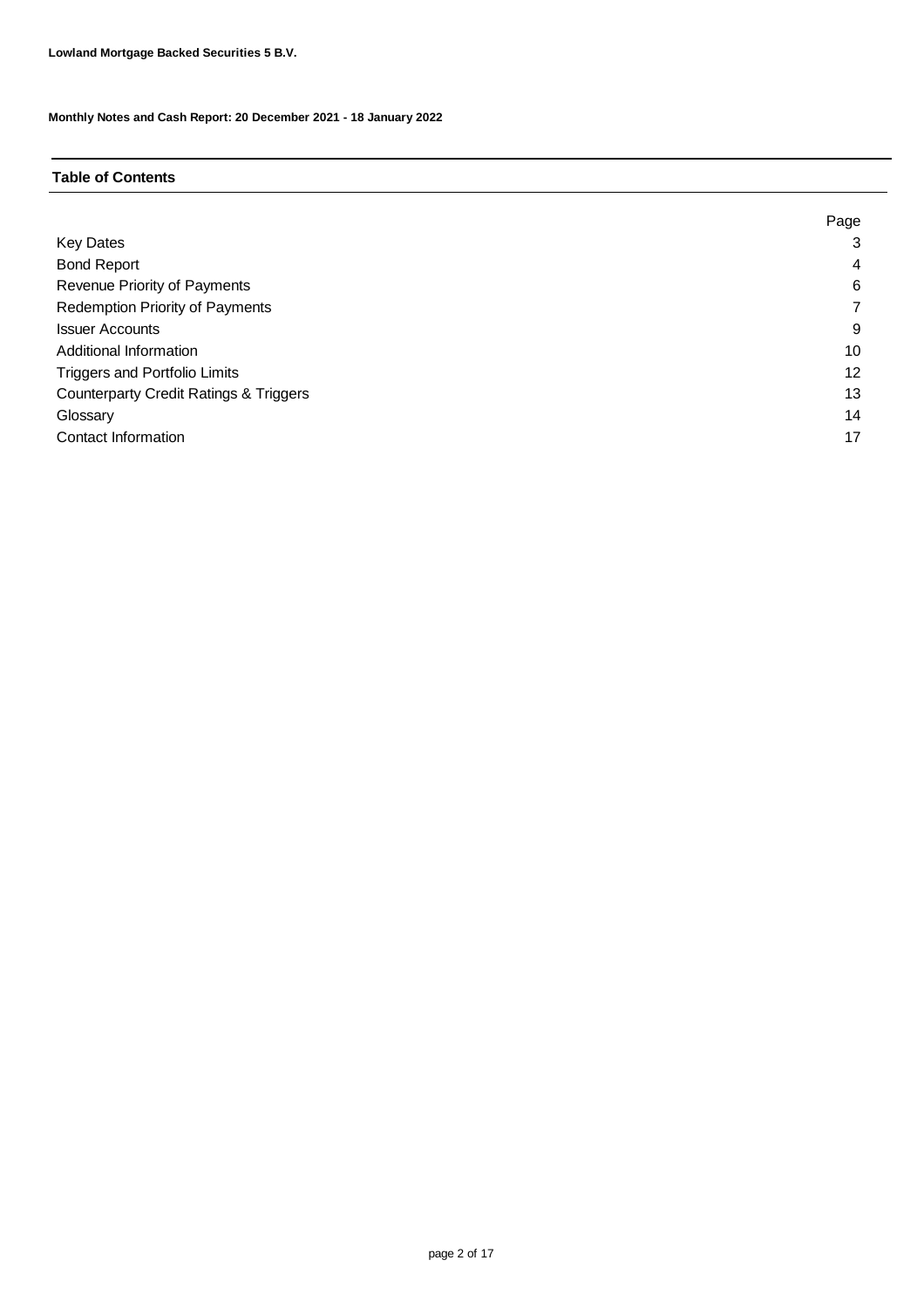### **Key Dates**

| <b>Note Class</b>                        | Class A1                   | Class A2                   | <b>Class B</b>             | Class C                    | Class D                    | Class E                      |
|------------------------------------------|----------------------------|----------------------------|----------------------------|----------------------------|----------------------------|------------------------------|
|                                          |                            |                            |                            |                            |                            |                              |
| <b>Key Dates</b>                         |                            |                            |                            |                            |                            |                              |
| Closing Date                             | 23 May 2018                | 23 May 2018                | 23 May 2018                | 23 May 2018                | 23 May 2018                | 23 May 2018                  |
| First Optional Redemption Date           | 18 May 2023                | 18 May 2023                | 18 May 2023                | 18 May 2023                | 18 May 2023                | 18 May 2023                  |
| Step Up Date                             | N/A                        | N/A                        | N/A                        | N/A                        | N/A                        | N/A                          |
| Original Weighted Average Life           | N/A                        | N/A                        | N/A                        | N/A                        | N/A                        | N/A                          |
| (expected)<br><b>Final Maturity Date</b> | 18 May 2055                | 18 May 2055                | 18 May 2055                | 18 May 1955                | 18 May 1955                | 18 May 1955                  |
|                                          |                            |                            |                            |                            |                            |                              |
| Portfolio Date                           | 31 Dec 2021                | 31 Dec 2021                | 31 Dec 2021                | 31 Dec 2021                | 31 Dec 2021                | 31 Dec 2021                  |
| <b>Determination Date</b>                | 14 Jan 2022                | 14 Jan 2022                | 14 Jan 2022                | 14 Jan 2022                | 14 Jan 2022                | 14 Jan 2022                  |
| <b>Interest Payment Date</b>             | 18 Jan 2022                | 18 Jan 2022                | N/A                        | N/A                        | N/A                        | N/A                          |
| <b>Principal Payment Date</b>            | 18 Jan 2022                | 18 Jan 2022                | 18 Jan 2022                | 18 Jan 2022                | 18 Jan 2022                | 18 Jan 2022                  |
| <b>Current Reporting Period</b>          | 20 Dec 2021                | 20 Dec 2021                | 20 Dec 2021                | 20 Dec 2021                | 20 Dec 2021                | 20 Dec 2021 -                |
| Previous Reporting Period                | 18 Jan 2022<br>18 Nov 2021 | 18 Jan 2022<br>18 Nov 2021 | 18 Jan 2022<br>18 Nov 2021 | 18 Jan 2022<br>18 Nov 2021 | 18 Jan 2022<br>18 Nov 2021 | 18 Jan 2022<br>18 Nov 2021 - |
|                                          | 20 Dec 2021                | 20 Dec 2021                | 20 Dec 2021                | 20 Dec 2021                | 20 Dec 2021                | 20 Dec 2021                  |
|                                          |                            |                            |                            |                            |                            |                              |
| <b>Accrual Start Date</b>                | 20 Dec 2021                | 20 Dec 2021                | N/A                        | N/A                        | N/A                        | N/A                          |
| <b>Accrual End Date</b>                  | 18 Jan 2022                | 18 Jan 2022                | N/A                        | N/A                        | N/A                        | N/A                          |
| Accrual Period (in days)                 | 29                         | 30                         | N/A                        | N/A                        | N/A                        | N/A                          |
| Fixing Date Reference Rate               | 16 Dec 2021                | N/A                        | N/A                        | N/A                        | N/A                        | N/A                          |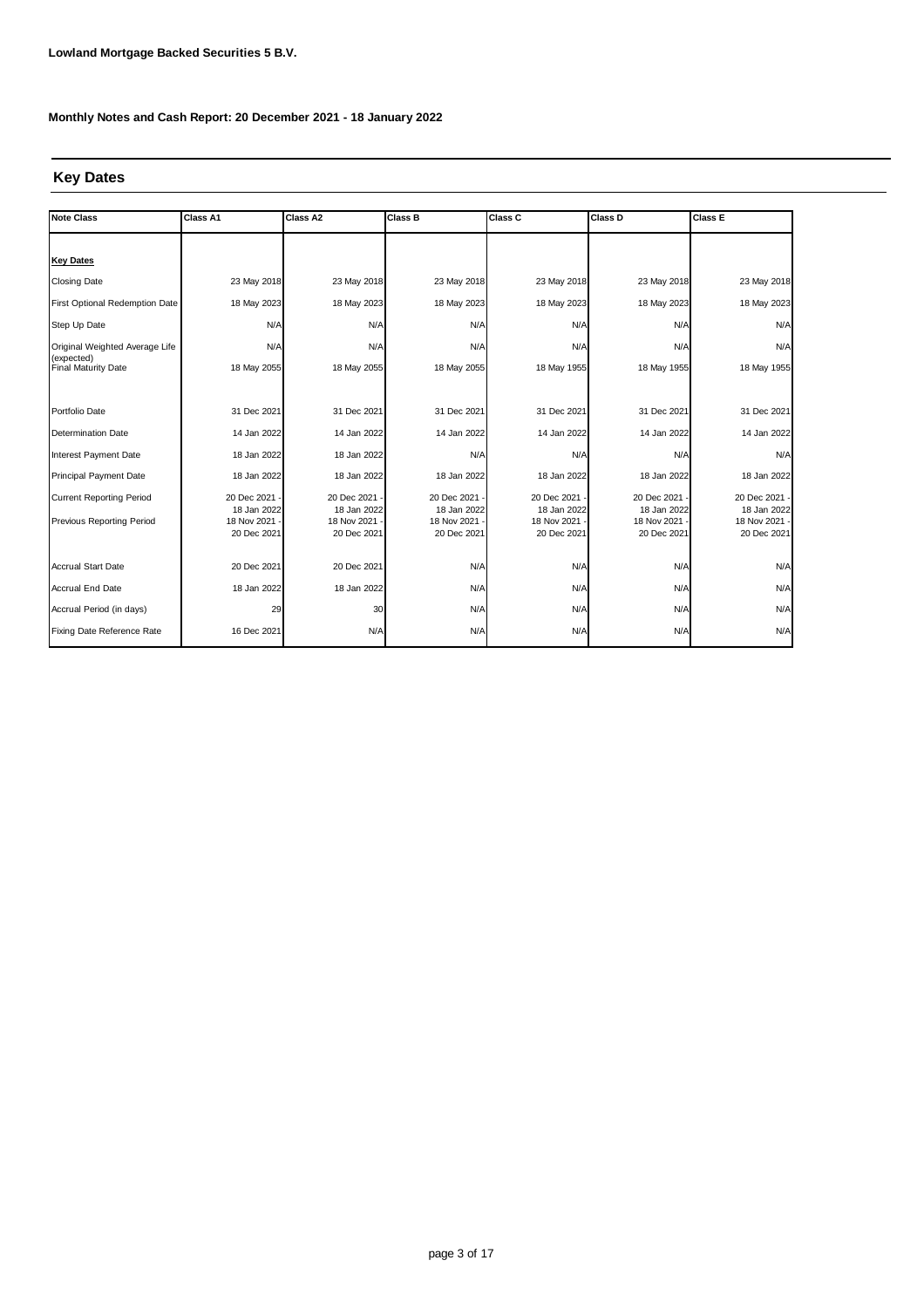### **Bond Report**

| <b>Note Class</b>                                                                                      | Class A1                                               | Class A2                                               | Class B                                                | Class C                                                | Class D                                                | Class E                                                |
|--------------------------------------------------------------------------------------------------------|--------------------------------------------------------|--------------------------------------------------------|--------------------------------------------------------|--------------------------------------------------------|--------------------------------------------------------|--------------------------------------------------------|
|                                                                                                        |                                                        |                                                        |                                                        |                                                        |                                                        |                                                        |
| <b>General information</b>                                                                             |                                                        |                                                        |                                                        |                                                        |                                                        |                                                        |
| <b>Issuer</b>                                                                                          | Lowland Mortgage<br><b>Backed Securities 5</b><br>B.V. | Lowland Mortgage<br><b>Backed Securities 5</b><br>B.V. | Lowland Mortgage<br><b>Backed Securities 5</b><br>B.V. | Lowland Mortgage<br><b>Backed Securities 5</b><br>B.V. | Lowland Mortgage<br><b>Backed Securities 5</b><br>B.V. | Lowland Mortgage<br><b>Backed Securities 5</b><br>B.V. |
| Legal Entity Identifier (LEI)                                                                          | 724500T5BI90JDS4TH12                                   | 724500T5BI90JDS4TH12                                   | 724500T5BI90JDS4TH12                                   | 724500T5BI90JDS4TH12                                   | 724500T5BI90JDS4TH12                                   | 724500T5BI90JDS4TH12                                   |
| <b>ISIN Code</b>                                                                                       | XS1815296014                                           | XS1815297095                                           | XS1815297178                                           | XS1815297509                                           | XS1815297764                                           | XS1815297921                                           |
| Common code                                                                                            | 181529601                                              | 181529709                                              | 181529717                                              | 181529750                                              | 181529776                                              | 181529792                                              |
| Security code                                                                                          |                                                        |                                                        |                                                        |                                                        |                                                        |                                                        |
| Stock Exchange Listing(s)                                                                              | Euronext Exchange                                      | Euronext Exchange                                      | Euronext Exchange                                      | Euronext Exchange                                      | Euronext Exchange                                      | Euronext Exchange                                      |
| Currency                                                                                               | <b>EUR</b>                                             | <b>EUR</b>                                             | <b>EUR</b>                                             | <b>EUR</b>                                             | <b>EUR</b>                                             | <b>EUR</b>                                             |
| Applicable exchange rate                                                                               | Not Applicable                                         | Not Applicable                                         | Not Applicable                                         | Not Applicable                                         | Not Applicable                                         | Not Applicable                                         |
| Number of Notes                                                                                        | 2127                                                   | 44117                                                  | 1273                                                   | 1407                                                   | 804                                                    | 538                                                    |
| Bond structure                                                                                         | Soft Bullet                                            | Soft Bullet                                            | Soft Bullet                                            | Soft Bullet                                            | Soft Bullet                                            | Soft Bullet                                            |
| Mortgage backed (yes / no)                                                                             | Yes                                                    | Yes                                                    | Yes                                                    | Yes                                                    | Yes                                                    | Yes                                                    |
| Original Credit Rating(s)                                                                              | - / Aaa (sf) / AAA (sf) /                              | $-$ / Aaa (sf) / AAA (sf) /                            | - / Aa3 (sf) / AAA (sf) / -                            | - / A2 (sf) / AA- (sf) / -                             | -/ Baa1 (sf) / A- (sf) / -                             | $-$ / n.r. (sf) / BB+ (sf) / -                         |
| (S&P/Moody's/Fitch/DBRS)<br>Current Credit Rating(s)<br>(S&P/Moody's/Fitch/DBRS)<br>Credit enhancement | $-$ / Aaa (sf) / AAA (sf) /                            | - / Aaa (sf) / AAA (sf) / -                            | - / Aa2 (sf) / AAA (sf) / -                            |                                                        | -/ A2 (sf) / AA+ (sf) / - -/ Baa2 (sf) / AA- (sf) / -  | - / n.r. (sf) / BBB- (sf) / -                          |
| -Through reserve fund                                                                                  | 0.00                                                   | 0.00                                                   | 0.00                                                   | 0.00                                                   | 0.00                                                   | 0.00                                                   |
| -Through subordination                                                                                 | 402,200,000.00                                         | 402,200,000.00                                         | 274,900,000.00                                         | 134,200,000.00                                         | 53,800,000.00                                          | 0.00                                                   |
| Total                                                                                                  | 402,200,000.00                                         | 402,200,000.00                                         | 274,900,000.00                                         | 134,200,000.00                                         | 53,800,000.00                                          | 0.00                                                   |
| Liquidity support                                                                                      |                                                        |                                                        |                                                        |                                                        |                                                        |                                                        |
| -Through cash advance facility                                                                         | 69,366,000.00                                          | 69,366,000.00                                          | N/A                                                    | N/A                                                    | N/A                                                    | N/A                                                    |
| -Through reserve fund                                                                                  | 0.00                                                   | 0.00                                                   | N/A                                                    | N/A                                                    | N/A                                                    | N/A                                                    |
| Total                                                                                                  | 69.366.000.00                                          | 69,366,000.00                                          | N/A                                                    | N/A                                                    | N/A                                                    | N/A                                                    |
|                                                                                                        |                                                        |                                                        |                                                        |                                                        |                                                        |                                                        |

Transaction compliant with retention requirements\*

Yes \*

| Percentage retained at Closing                          | 100.00% | 100.00% | 100.00% | 100.00% | 100.00% | 100.00% |
|---------------------------------------------------------|---------|---------|---------|---------|---------|---------|
| Date                                                    |         |         |         |         |         |         |
| Percentage placed at Closing                            | 0.00%   | 0.00%   | 0.00%   | 0.00%   | 0.00%   | 0.00%   |
| Date (privately and/or publicly)                        |         |         |         |         |         |         |
| Total                                                   | 100.00% | 100.00% | 100.00% | 100.00% | 100.00% | 100.00% |
| Percentage retained at                                  | 100.00% | 100.00% | 100.00% | 100.00% | 100.00% | 100.00% |
| <b>Reporting Date</b><br>Percentage placed at Reporting | 0.00%   | 0.00%   | 0.00%   | 0.00%   | 0.00%   | 0.00%   |
| Date (privately and/or publicly)                        |         |         |         |         |         |         |
| Total                                                   | 100.00% | 100.00% | 100.00% | 100.00% | 100.00% | 100.00% |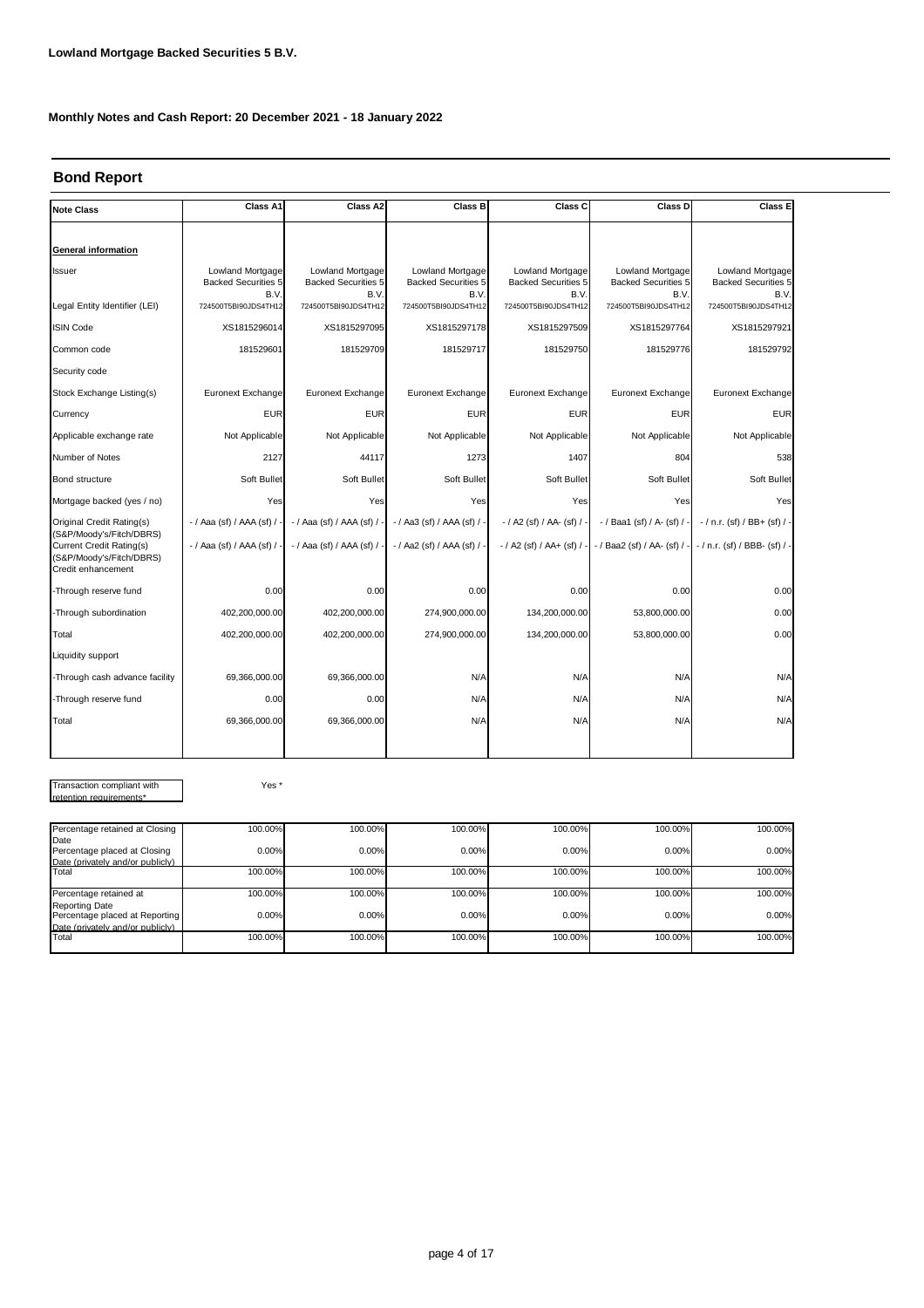## **Bond Report (2)**

| <b>Note Class</b>                                  | Class A1       | Class A2         | Class B        | Class C        | Class D       | Class E       |
|----------------------------------------------------|----------------|------------------|----------------|----------------|---------------|---------------|
|                                                    |                |                  |                |                |               |               |
| <b>Principal information</b>                       |                |                  |                |                |               |               |
| Original Principal Balance                         | 212,700,000.00 | 4,411,700,000.00 | 127,300,000.00 | 140,700,000.00 | 80,400,000.00 | 53,800,000.00 |
| Principal Balance before                           | 212,700,000.00 | 4,411,700,000.00 | 127,300,000.00 | 140,700,000.00 | 80,400,000.00 | 53,800,000.00 |
| Payment<br><b>Total Principal Payments</b>         | 0.00           | 0.00             | 0.00           | 0.00           | 0.00          | 0.00          |
| Principal Balance after Payment                    | 212,700,000.00 | 4,411,700,000.00 | 127,300,000.00 | 140,700,000.00 | 80,400,000.00 | 53,800,000.00 |
| Principal Balance per Note                         | 100,000.00     | 100,000.00       | 100,000.00     | 100,000.00     | 100,000.00    | 100,000.00    |
| before Payment<br>Previous Factor                  | 1.00000        | 1.00000          | 1.00000        | 1.00000        | 1.00000       | 1.00000       |
| Principal Payments per Note                        | 0.00           | 0.00             | 0.00           | 0.00           | 0.00          | 0.00          |
| Balance after Payment per Note                     | 100,000.00     | 100,000.00       | 100,000.00     | 100,000.00     | 100,000.00    | 100,000.00    |
| <b>Current Factor</b>                              | 1.00000        | 1.00000          | 1.00000        | 1.00000        | 1.00000       | 1.00000       |
|                                                    |                |                  |                |                |               |               |
| <b>Principal Deficiency Ledger</b>                 |                |                  |                |                |               |               |
| PDL Balance Previous Interest                      | 0.00           | 0.00             | 0.00           | 0.00           | 0.00          | 0.00          |
| Payment Date<br>Additions to PDL in current        | 0.00           | 0.00             | 0.00           | 0.00           | 0.00          | 0.00          |
| reporting period<br>Releases from PDL in current   | 0.00           | N/A              | 0.00           | 0.00           | 0.00          | 0.00          |
| reporting period<br>PDL Balance Current Interest   | 0.00           | 0.00             | 0.00           | 0.00           | 0.00          | 0.00          |
| Payment Date<br><b>Cumulative Additions to PDL</b> | 0.00           | 0.00             | 0.00           | 0.00           | 0.00          | 596,860.71    |
| Cumulative Releases from PDL                       | 0.00           | N/A              | 0.00           | 0.00           | 0.00          | 596,860.71    |
|                                                    |                |                  |                |                |               |               |
| Interest information                               |                |                  |                |                |               |               |
| <b>Accrual Start Date</b>                          | 20 Dec 21      | 20 Dec 21        | N/A            | N/A            | N/A           | N/A           |
| Accrual End Date                                   | 18 Jan 22      | 18 Jan 22        | N/A            | N/A            | N/A           | N/A           |
| Accrual Period (in days)                           | 29             | 30               | N/A            | N/A            | N/A           | N/A           |
| Fixing Date Reference Rate                         | 16 Dec 21      | N/A              | N/A            | N/A            | N/A           | N/A           |
| Reference Rate                                     | Euribor_1M     | N/A              | N/A            | N/A            | N/A           | N/A           |
| Coupon Reference Rate (in %)                       | $-0.593$       | N/A              | N/A            | N/A            | N/A           | N/A           |
| Margin (in bps)                                    | 50.00          | N/A              | N/A            | N/A            | N/A           | N/A           |
| Step Up Margin (in bps)                            | N/A            | N/A              | N/A            | N/A            | N/A           | N/A           |
| Current Coupon (in bps)                            | 0.000          | 100.000          | N/A            | N/A            | N/A           | N/A           |
| Day Count Convention                               | act/360        | fixed 30/360     | N/A            | N/A            | N/A           | N/A           |
| <b>Total Interest Payments</b>                     | 0.00           | 3,676,269.61     | N/A            | N/A            | N/A           | N/A           |
| Interest Payments Per Note                         | 0.00           | 83.33            | N/A            | N/A            | N/A           | N/A           |
| Scheduled Interest Payment                         | 0.00           | 3,676,269.61     | N/A            | N/A            | N/A           | N/A           |
| <b>Current Interest Shortfall</b>                  | 0.00           | 0.00             | N/A            | N/A            | N/A           | N/A           |
| <b>Cumulative Interest Shortfall</b>               | 0.00           | 0.00             | N/A            | N/A            | N/A           | N/A           |
|                                                    |                |                  |                |                |               |               |
| Total Principal + Interest<br>Payments             | 0.00           | 3,676,269.61     | 0.00           | 0.00           | 0.00          | 0.00          |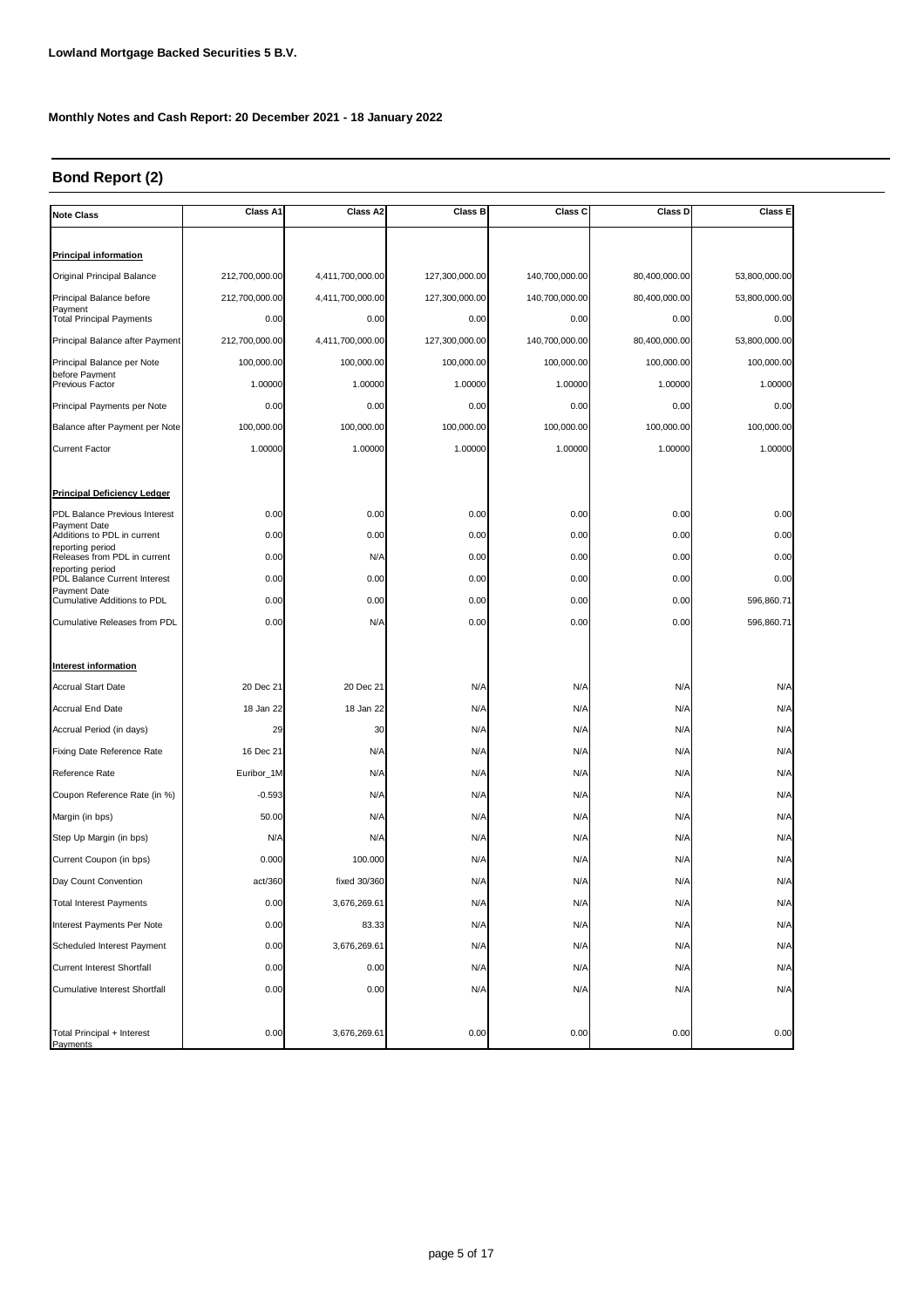### **Revenue Priority of Payments**

|                                                                                                                                                                                                                                                                                                               | <b>Previous Period</b> | <b>Current Period</b> |
|---------------------------------------------------------------------------------------------------------------------------------------------------------------------------------------------------------------------------------------------------------------------------------------------------------------|------------------------|-----------------------|
| Available Revenue Funds                                                                                                                                                                                                                                                                                       |                        |                       |
| (i) as interest on the Mortgage Receivables less, with respect to each Savings Mortgage Receivable;                                                                                                                                                                                                           | 9,671,505.38           | 9,599,715.04          |
| (ii) as interest accrued on the Issuer Collection Account excl. the Financial Cash Collateral Ledger;                                                                                                                                                                                                         | $-13,863.59$           | $-14,355.66$          |
| (iii) as prepayment penalties under the Mortgage Receivables;                                                                                                                                                                                                                                                 | 1,309,511.00           | 2,403,902.20          |
| (iv) as Net Foreclosure Proceeds on any Mortgage Receivables to the extent such proceeds do not relate to                                                                                                                                                                                                     | 0.00                   | 0.00                  |
| principal;<br>(v) amounts to be drawn from the Issuer Collection Account and/or the Custody Cash Account equal to any Set-                                                                                                                                                                                    | 0.00                   | 0.00                  |
| Off Amount and Commingling Amount and/or the proceeds of Securities;<br>(vi) as amounts received in connection with a repurchase of Mortgage Receivables;                                                                                                                                                     | 147,757.65             | 217,611.19            |
| (vii) as amounts received in connection with a sale of Mortgage Receivables;                                                                                                                                                                                                                                  | 0.00                   | 0.00                  |
| (viii) as amounts received as post-foreclosure proceeds on the Mortgage Receivables;                                                                                                                                                                                                                          | 0.00                   | 0.00                  |
| (ix) as amounts to be drawn under the Cash Advance Facility (other than Cash Advance Facility Stand-by                                                                                                                                                                                                        | 0.00                   | 0.00                  |
| Drawings);<br>(x) as amounts deducted from the Available Principal Funds on such Notes Payment Date as Interest Shortfall;                                                                                                                                                                                    | 0.00                   | 0.00                  |
| (xi) as amounts to be drawn from the Issuer Collection Account with a corresponding debit to the Interest                                                                                                                                                                                                     | 0.00                   | 0.00                  |
| Reconciliation Ledger; and<br>(xii) any amounts standing to the credit of the Issuer Collection Account and the Custody Cash Account, after all                                                                                                                                                               | 0.00                   | 0.00                  |
| payment obligations of the Issuer under the Transaction Documents, other than towards payment of any<br>Less; (xiii) on the first Payment Date of each calendar year a minimum of 2,500,-;<br>-/-                                                                                                             | 0.00                   | 2,500.00              |
| Less: (xiv) any amount to be credited to the Interest Reconciliation Ledger on the immediately succeeding<br>-/-<br>Payment Date.                                                                                                                                                                             | 0.00                   | 0.00                  |
| <b>Total Available Revenue Funds</b>                                                                                                                                                                                                                                                                          | 11,114,910.44          | 12,204,372.77         |
| <b>Revenue Priority of Payments</b>                                                                                                                                                                                                                                                                           |                        |                       |
| (a) first, in or towards satisfaction, fees or other remuneration due and payable to the Directors and Security                                                                                                                                                                                               | 0.00                   | 102.85                |
| Trustee:<br>(b) second, in or towards satisfaction of an administration fee and all costs and expenses due and payable to                                                                                                                                                                                     | 611,403.06             | 554,089.95            |
| the Pool Servicers and the Issuer Administrator;<br>(c) third, in or towards satisfaction of, any amounts due and payable to (i) third parties, the Credit Rating                                                                                                                                             |                        |                       |
| Agencies, any legal advisor, auditor and accountant, (ii) the Paying and the Reference Agent,<br>(iii) the CAF Commitment Fee and (iv) to the Issuer Account Bank;                                                                                                                                            | 6,944.22               | 6,360.49              |
| (d) fourth, in or towards satisfaction of (i) any amounts due to the Cash Advance Facility Provider other than the<br>Cash Advance Facility Commitment Fee and (ii) a Cash Advance Facility Stand-by Drawing;<br>(e) fifth, in or towards satisfaction, all amounts of interest due but unpaid in respect of: | 0.00                   | 0.00                  |
| - the Senior Class A1 Notes and                                                                                                                                                                                                                                                                               | 0.00                   | 0.00                  |
| - the Senior Class A2 Notes:                                                                                                                                                                                                                                                                                  | 3,676,269.61           | 3,676,269.61          |
| (f) sixth, in or towards satisfaction of sums to be credited to the Class A Principal Deficiency Leger;                                                                                                                                                                                                       | 0.00                   | 0.00                  |
| (g) seventh, in or towards satisfaction of sums to be credited to the Class B Principal Deficiency Ledger:                                                                                                                                                                                                    | 0.00                   | 0.00                  |
| (h) eighth, in or towards satisfaction of sums to be credited to the Class C Principal Deficiency Ledger;                                                                                                                                                                                                     | 0.00                   | 0.00                  |
| (i) ninth, in or towards satisfaction of sums to be credited to the Class D Principal Deficiency Ledger;                                                                                                                                                                                                      | 0.00                   | 0.00                  |
| (i) tenth, in or towards satisfaction of sums to be credited to the Class E Principal Deficiency Ledger;                                                                                                                                                                                                      | 0.00                   | 0.00                  |
| (k) eleventh, in or towards satisfaction of gross-up amounts or additional amounts due, if any, to the Cash                                                                                                                                                                                                   | 0.00                   | 0.00                  |
| Advance Facility Provider; and<br>(I) twelfth, in or towards satisfaction of a Deferred Purchase Price Instalment to the Sellers.                                                                                                                                                                             | 6,820,293.55           | 7,967,549.87          |
| <b>Total Revenue Priority of Payments</b>                                                                                                                                                                                                                                                                     | 11,114,910.44          | 12,204,372.77         |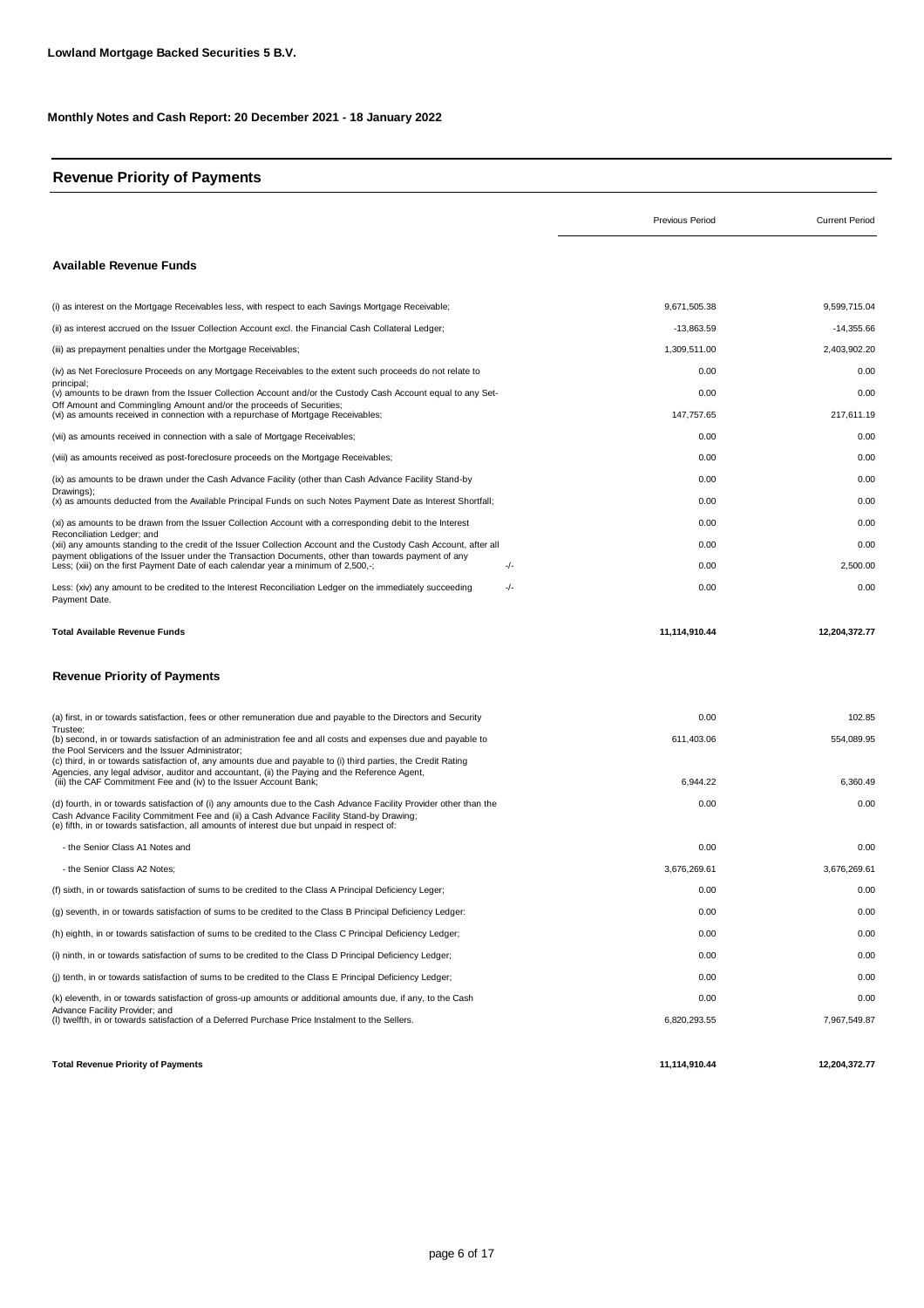### **Redemption Priority of Payments**

|                                                                                                                                                                           |     | <b>Previous Period</b> | <b>Current Period</b> |
|---------------------------------------------------------------------------------------------------------------------------------------------------------------------------|-----|------------------------|-----------------------|
| <b>Floating Rate Available Principal Funds</b>                                                                                                                            |     |                        |                       |
| (i) as repayment and prepayment of principal under the Floating Rate Mortgage Receivables;                                                                                |     | 1,242,229.73           | 3,587,293.86          |
| (ii) as partial repayment and prepayment of principal under the Floating Rate Mortgage Receivables;                                                                       |     | 21,313.17              | 20,916.64             |
| (iii) as Net Foreclosure Proceeds on any Floating Rate Mortgage Receivable to the extent such proceeds relate                                                             |     | 0.00                   | 0.00                  |
| to principal;<br>(iv) as amounts received in connection with a repurchase of Floating Rate Mortgage Receivables;                                                          |     | 46,104.86              | 18,115.00             |
| (v) as amounts received in connection with a sale of Floating Rate Mortgage Receivables;                                                                                  |     | 0.00                   | 0.00                  |
| (vi) as the Floating Rate Fraction of the amounts to be credited to the Principal Deficiency Ledger;                                                                      |     | 0.00                   | 0.00                  |
| (vii) as Participation Increase and as amounts to be received as Initial Participation;                                                                                   |     | 7,754.44               | 8,567.26              |
| (viii) as amounts received from the Construction Deposit Account by means of set-off with the Floating Rate                                                               |     | 0.00                   | 0.00                  |
| Mortgage Receivables;<br>(ix) as an amount equal to the part of the Reserved Amount equal to the balance standing to the credit of the                                    |     | 31.64                  | 18.70                 |
| Floating Rate Purchase Ledger; and<br>(x) as the Floating Rate Fraction of any amount to be drawn from the Principal Reconciliation Ledger.                               |     | 0.00                   | 0.00                  |
| Less: (xi) the Floating Rate Fraction of any Interest Shortfall;                                                                                                          | -/- | 0.00                   | 0.00                  |
| Less: (xii) the Floating Rate Fraction of any amount to be credited to the Principal Reconciliation Ledger;                                                               | -/- | 0.00                   | 0.00                  |
| Less: (xiii) the Initial Purchase Price of any Floating Rate Further Advance Receivables and                                                                              | -/- | 856,813.72             | 1,533,082.78          |
| Less: (xiv) such part of the Reserved Amount to be credited to the Floating Rate Purchase Ledger on the<br>immediately succeeding Notes Payment Date.                     | -/- | 460,620.12             | 2,101,828.68          |
| <b>Total Floating Rate Available Principal Funds</b>                                                                                                                      |     | 0.00                   | 0.00                  |
| <b>Fixed Rate Available Principal Funds</b>                                                                                                                               |     |                        |                       |
| (i) as repayment and prepayment of principal under the Fixed Rate Mortgage Receivables;                                                                                   |     | 43,795,455.89          | 54,389,745.89         |
| (ii) as partial repayment and prepayment of principal under the Fixed Rate Mortgage Receivables;                                                                          |     | 6,188,663.19           | 6,247,484.17          |
| (iii) as Net Foreclosure Proceeds on any Fixed Rate Mortgage Receivable to the extent such proceeds relate to                                                             |     | 0.00                   | 0.00                  |
| principal;<br>(iv) as amounts received in connection with a repurchase of Fixed Rate Mortgage Receivables;                                                                |     | 2,857,933.93           | 9,051,782.28          |
| (v) as amounts received in connection with a sale of Fixed Rate Mortgage Receivables;                                                                                     |     | 0.00                   | 0.00                  |
| (vi) as the Fixed Rate Fraction of amounts to be credited to the Principal Deficiency Ledger;                                                                             |     | 0.00                   | 0.00                  |
| (vii) as Participation Increase and as amounts to be received as Initial Participation                                                                                    |     | 1,133,704.19           | 1,129,389.26          |
| (viii) as amounts received from the Construction Deposit Account by means of set-off with the Fixed Rate                                                                  |     | 0.00                   | 0.00                  |
| Mortgage Receivables;<br>(ix) as an amount equal to the part of the Reserved Amount equal to the balance standing to the credit of the<br>Fixed Rate Purchase Ledger; and |     | 656.29                 | 387.92                |
| (x) as the Fixed Rate Fraction of any amount to be drawn from the Principal Reconciliation Ledger.                                                                        |     | 0.00                   | 0.00                  |
| Less: (xi) the Fixed Rate Fraction of any Interest Shortfall;                                                                                                             | -/- | 0.00                   | 0.00                  |
| Less: (xii) the Fixed Rate Fraction of any amount to be credited to the Principal Reconciliation Ledger.                                                                  | -/- | 0.00                   | 0.00                  |
| Less: (xiii) the Initial Purchase Price of any Fixed Rate Further Advance Receivables.                                                                                    | -/- | 54,436,626.99          | 72,919,954.52         |
| Less: (xiv) such part of the Reserved Amount to be credited to the Fixed Rate Purchase Ledger on the<br>immediately succeeding Notes Payment Date.                        | -/- | -460,213.50            | $-2,101,165.00$       |
| <b>Total Fixed Rate Available Principal Funds</b>                                                                                                                         |     | 0.00                   | 0.00                  |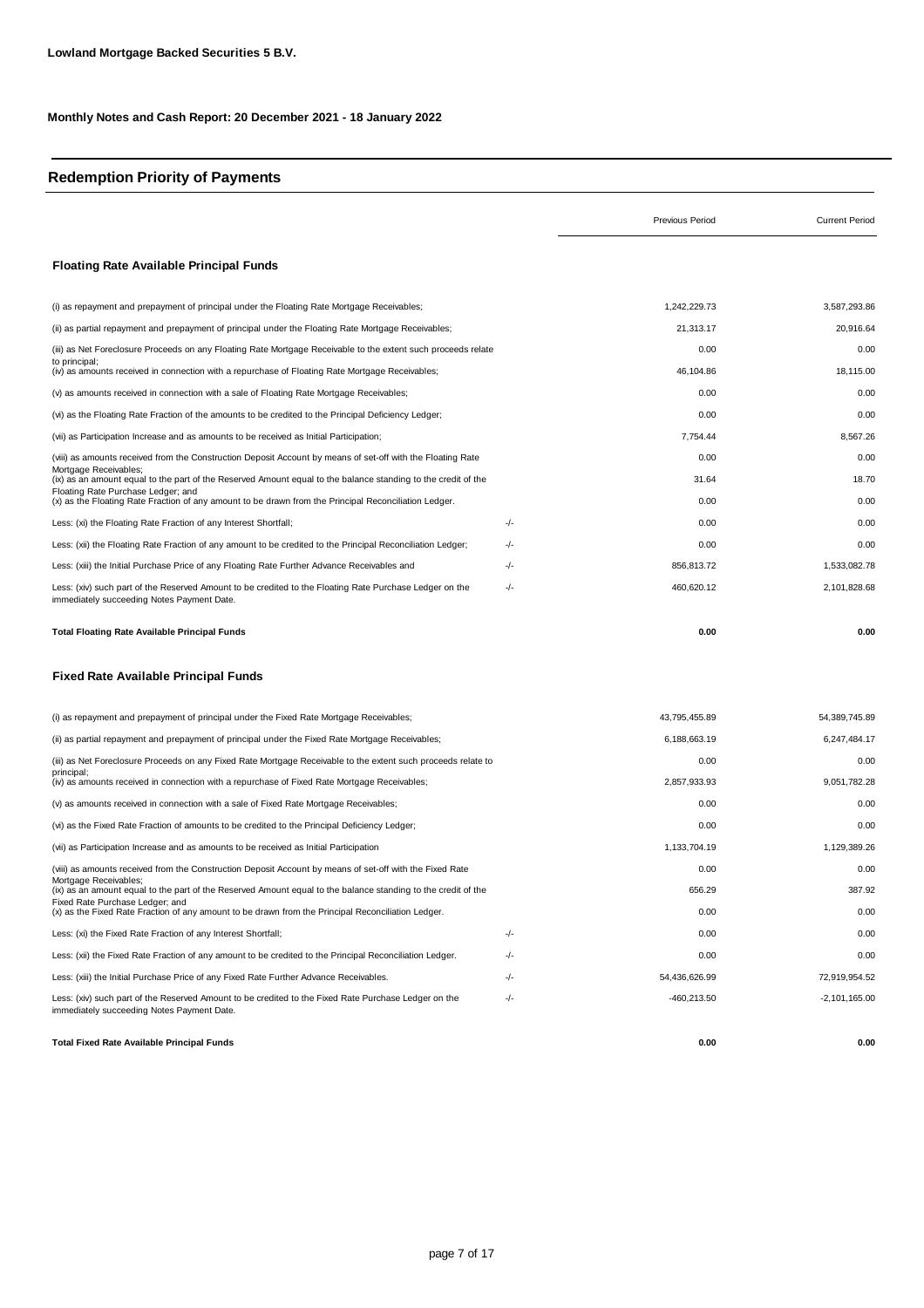#### **Redemption Priority of Payments**

| <b>Total Redemption Priority of Payments</b>                                                                               | 0.00 | 0.00 |
|----------------------------------------------------------------------------------------------------------------------------|------|------|
|                                                                                                                            |      |      |
| (e) fifth, in or towards satisfaction of principal amounts due under the Subordinated Class E Notes; and                   | 0.00 | 0.00 |
| (d) fourth, in or towards satisfaction of principal amounts due under the Junior Class D Notes;                            | 0.00 | 0.00 |
| (c) third, in or towards satisfaction of principal amounts due under the Mezzanine Class C Notes;                          | 0.00 | 0.00 |
| (b) second, in or towards satisfaction of principal amounts due under the Mezzanine Class B Notes;                         | 0.00 | 0.00 |
| Senior Class A2 Notes:<br>thereafter, in or towards satisfaction of principal amounts due under the Senior Class A1 Notes; | 0.00 | 0.00 |
| (a) first, (ii) the Fixed Rate Redemption Available Amount will be applied for principal amounts due under the             | 0.00 | 0.00 |
| Senior Class A1 Notes:<br>thereafter, in or towards satisfaction of principal amounts due under the Senior Class A2 Notes; | 0.00 | 0.00 |
| (a) first, (i) the Floating Rate Redemption Available Amount will be applied for principal amounts due under the           | 0.00 | 0.00 |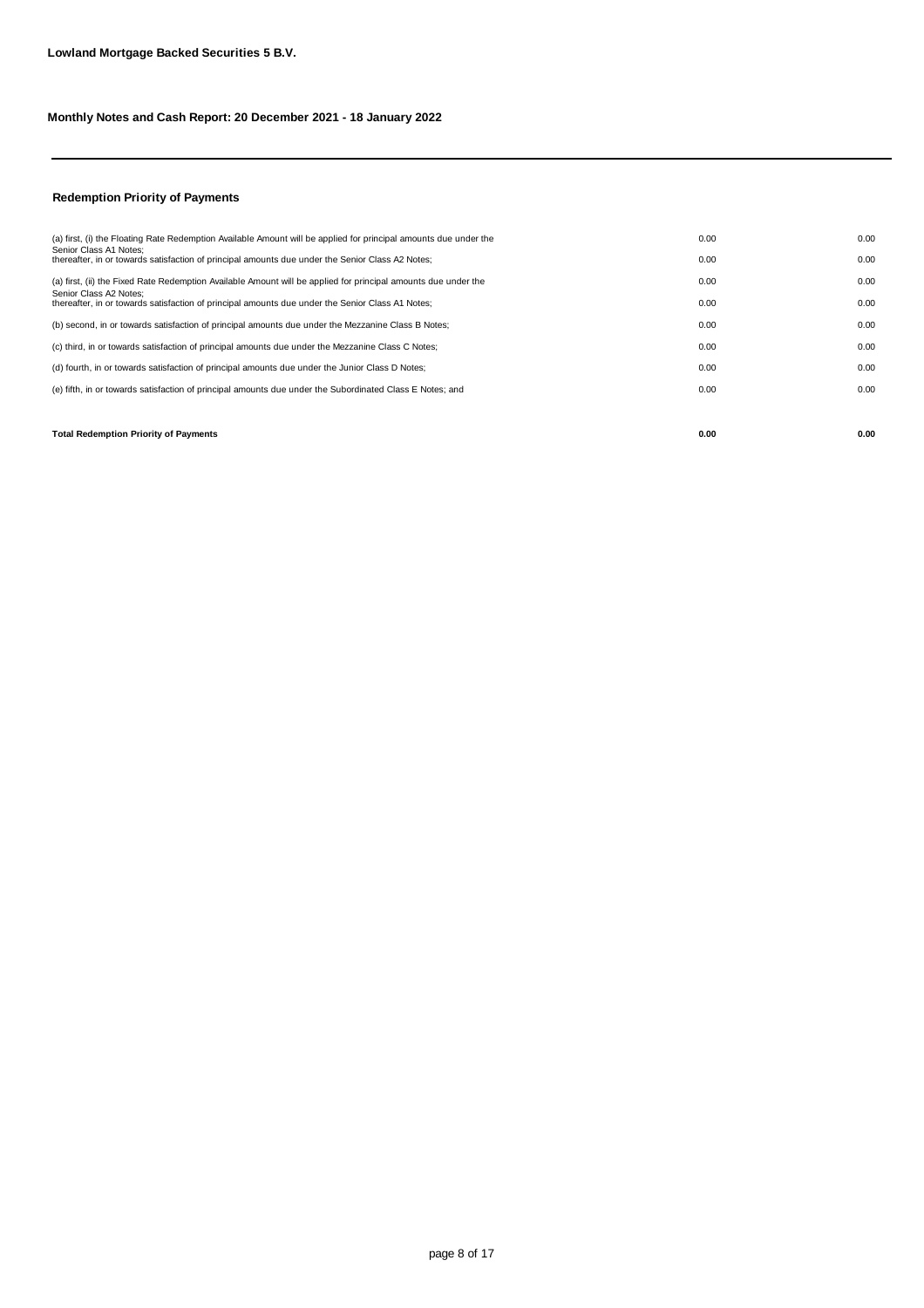#### **Issuer Accounts**

|                                                                                                                                                                                          | <b>Current Period</b> |
|------------------------------------------------------------------------------------------------------------------------------------------------------------------------------------------|-----------------------|
| <b>Floating Rate GIC Account</b><br>Issuer Transaction Account balance at the beginning of the Reporting Period<br>Issuer Transaction Account balance at the end of the Reporting Period | 9.195.78<br>11,952.84 |
| <b>Construction Deposit Account</b>                                                                                                                                                      |                       |
| Construction Deposit Account balance at the beginning of the Reporting Period                                                                                                            | 8,284,798.50          |
| Additions to the Construction Deposit Account                                                                                                                                            | 255,686.64            |
| Paid from Construction Deposit Account                                                                                                                                                   | 0.00                  |
| Construction Deposit Account balance at the end of the Reporting Period                                                                                                                  | 8,540,485.14          |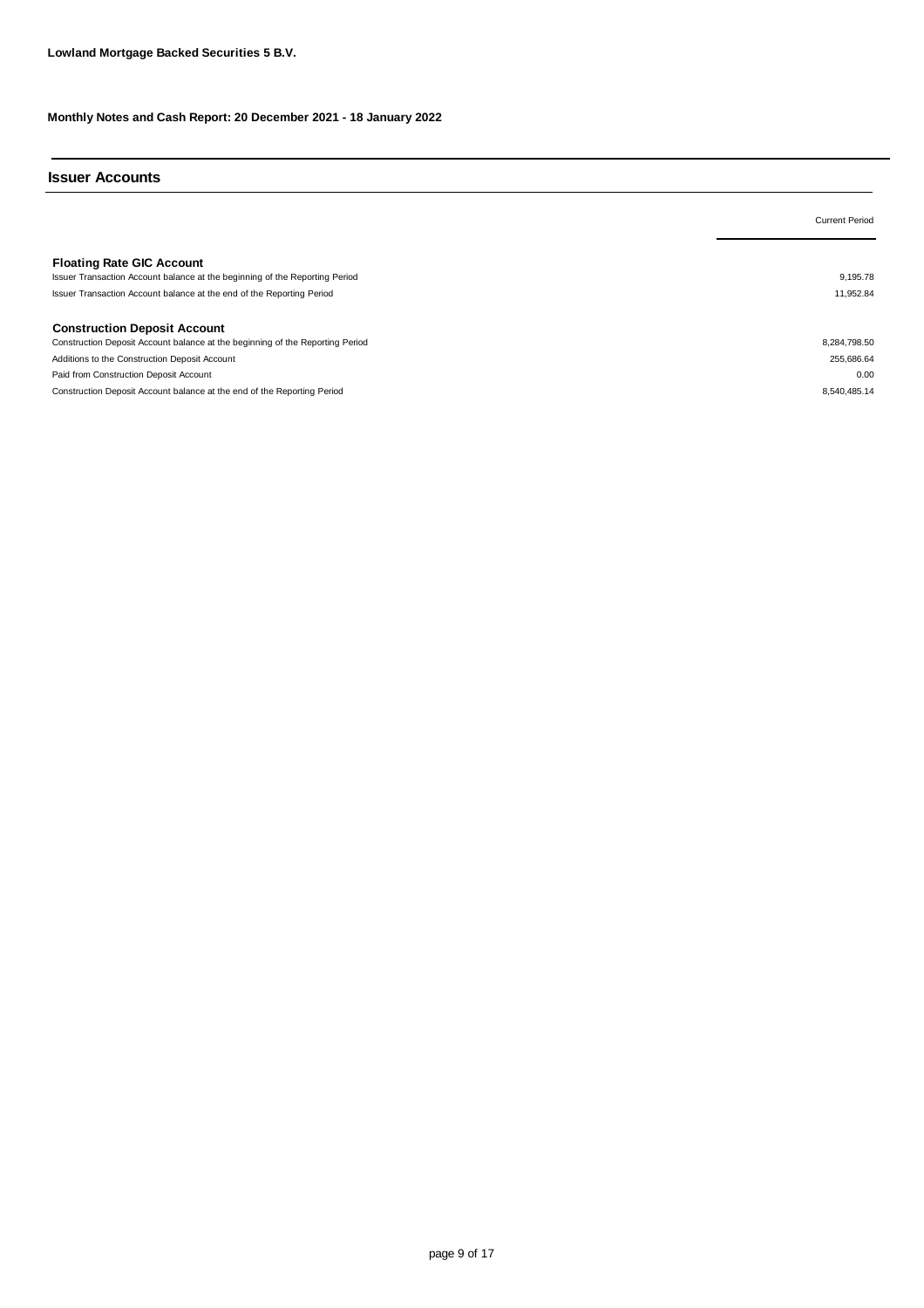#### **Additional Information**

|                                                                                                                            | <b>Current Period</b> |
|----------------------------------------------------------------------------------------------------------------------------|-----------------------|
|                                                                                                                            |                       |
| <b>Cash Advance Facility</b>                                                                                               |                       |
| Cash Advance Facility Stand-by Drawing Amount Amount deposited in the Collection Account:                                  | 0.00                  |
| Cash Advance Facility Maximum Amount current Reporting Period                                                              | 69,366,000.00         |
| Cash Advance Facility Maximum Amount next Reporting Period (at the most)                                                   | 69,366,000.00         |
| Interest due on Cash Advance Facility Drawings                                                                             | 0.00                  |
| Interest paid on Cash Advance Facility Drawings                                                                            | 0.00                  |
| Cash Advance Facility Drawn Amount at the beginning of the Reporting Period                                                | 0.00                  |
| Cash Advance Facility Repayment current Reporting Period                                                                   | 0.00                  |
| Cash Advance Facility Drawing current Reporting Period                                                                     | 0.00                  |
| Cash Advance Facility Drawn Amount at the end of the Reporting Period                                                      | 0.00                  |
| <b>Reserve Fund</b>                                                                                                        |                       |
| Not applicable                                                                                                             |                       |
| Set-Off Financial Cash Collateral Ledger                                                                                   |                       |
| The Potential Set-Off Required Amount                                                                                      | 0.00                  |
| The Posted Set-Off Financial Cash Collateral Value, start period                                                           | 0.00                  |
| Current drawing from the Set-Off Financial Cash Collateral Ledger                                                          | 0.00                  |
| The Set-off Delivery Amount                                                                                                | 0.00                  |
| The Set-off Return Amount                                                                                                  | 0.00                  |
| Received Interest on Set-Off Financial Cash Collateral Ledger<br>Paid Interest on Set-Off Financial Cash Collateral Ledger | 0.00<br>0.00          |
| The Posted Set-Off Financial Cash Collateral Value, end period                                                             | 0.00                  |
|                                                                                                                            |                       |
| <b>Commingling Financial Cash Collateral Ledger</b><br>The Potential Commingling Required Amount                           | 0.00                  |
| The Posted Commingling Financial Cash Collateral Value, start period                                                       | 0.00                  |
| Current drawing from the Commingling Financial Cash Collateral Ledger                                                      | 0.00                  |
| Commingling Delivery Amount                                                                                                | 0.00                  |
| Commingling Return Amount                                                                                                  | 0.00                  |
| Received Interest on Commingling Financial Cash Collateral Ledger                                                          | 0.00                  |
| Paid Interest on Commingling Financial Cash Collateral Ledger                                                              | 0.00                  |
| The Posted Commingling Financial Cash Collateral Value, end period                                                         | 0.00                  |
| <b>REPO Available Amount</b>                                                                                               |                       |
| REPO Available Amount, start period                                                                                        | 0.00                  |
| Decrease of REPO Available Amount                                                                                          | 0.00                  |
| Increase of REPO Available Amount                                                                                          | 0.00                  |
| REPO Available Amount, end period                                                                                          | 0.00                  |
| Underlying collateral in form of Equivalent Securities<br>Nominal amount of government bonds, start period                 | 0.00                  |
| Nominal amount of government bonds, end period                                                                             | 0.00                  |
|                                                                                                                            |                       |
| <b>Interest Reconciliation Ledger</b><br>Balance Interest Reconciliation Ledger, start period                              | 0.00                  |
| Drawings to the Interest Reconciliation Ledger                                                                             | 0.00                  |
| Credits to the Interest Reconciliation Ledger                                                                              | 0.00                  |
| Balance Interest Reconciliation Ledger, end period                                                                         | 0.00                  |
| <b>Principal Reconciliation Ledger</b>                                                                                     |                       |
| Balance Principal Reconciliation Ledger, start period                                                                      | 0.00                  |
| Drawings to the Principal Reconciliation Ledger                                                                            | 0.00                  |
| Credits to the Principal Reconciliation Ledger                                                                             | 0.00                  |
| Balance Principal Reconciliation Ledger, end period                                                                        | 0.00                  |
|                                                                                                                            |                       |

Not applicable **Excess Spread Margin**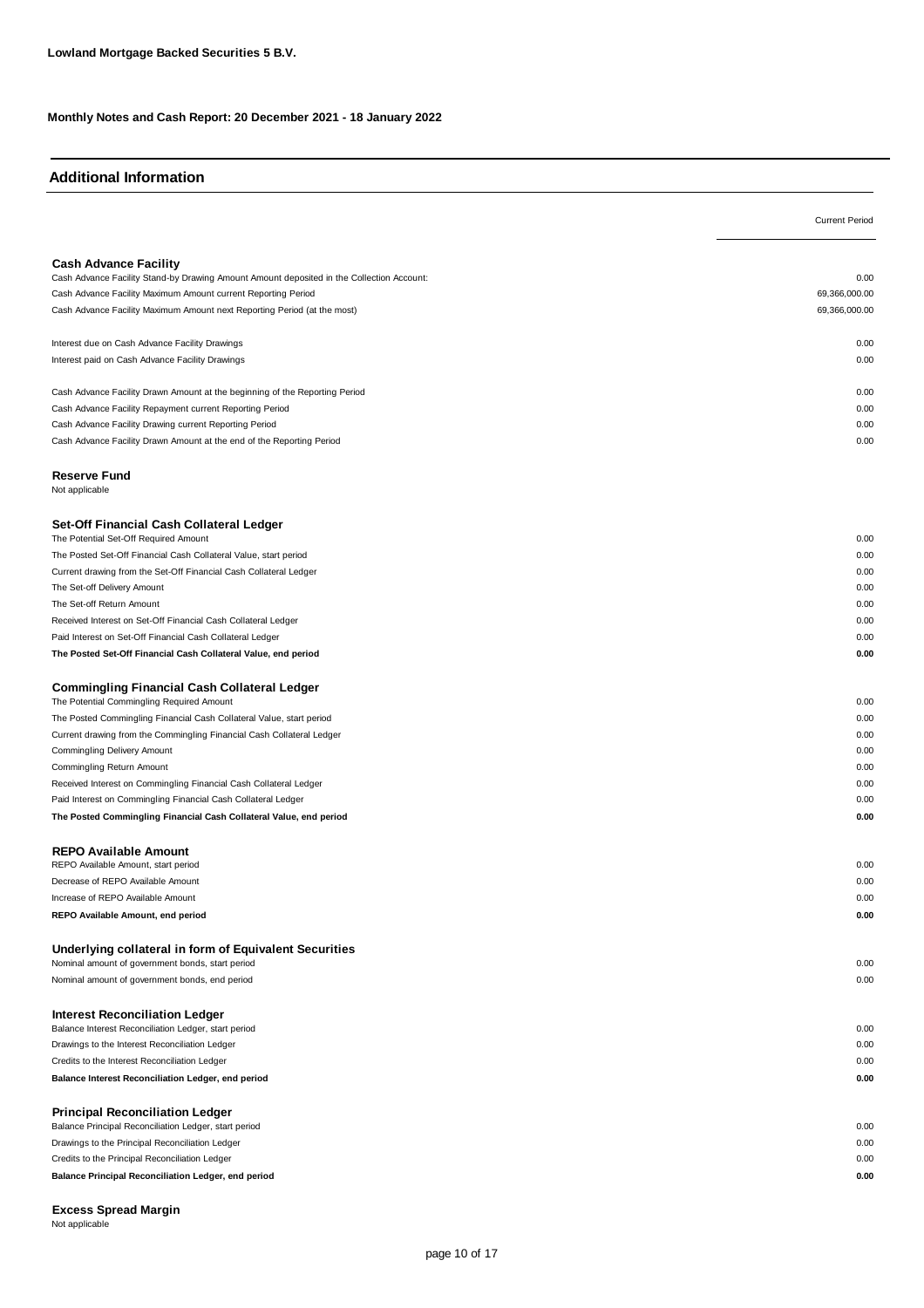#### **Swap**

Not applicable

#### **Set off**

Total Balance of Deposits Related to Borrowers in the Mortgage Loan Portfolio: 179,516,357.85 Weighted Average Balance of Deposits Related to Borrowers in the Mortgage Loan Portfolio: 6,044.63

#### **Reconciliation Assets**

| Balance of Fixed Rate Mortgages at the end of the period                       | 5,031,588,113.14    |
|--------------------------------------------------------------------------------|---------------------|
| Balance of Floating Rate Mortgages at the end of the period                    | 134,490,751.34      |
| Balance of Savings related to Fixed Rate Mortgages at the end of the period    | -138,375,156.46     |
| Balance of Savings related to Floating Rate Mortgages at the end of the period | $-1,104,371.70$     |
| Notes Classes A-E start of the period                                          | $-5,026,600,000.00$ |
| <b>Total Redemptions Notes</b>                                                 | 0.00                |
| The Reserved Amount                                                            | 663.68              |
| - Difference                                                                   | 0.00                |
|                                                                                |                     |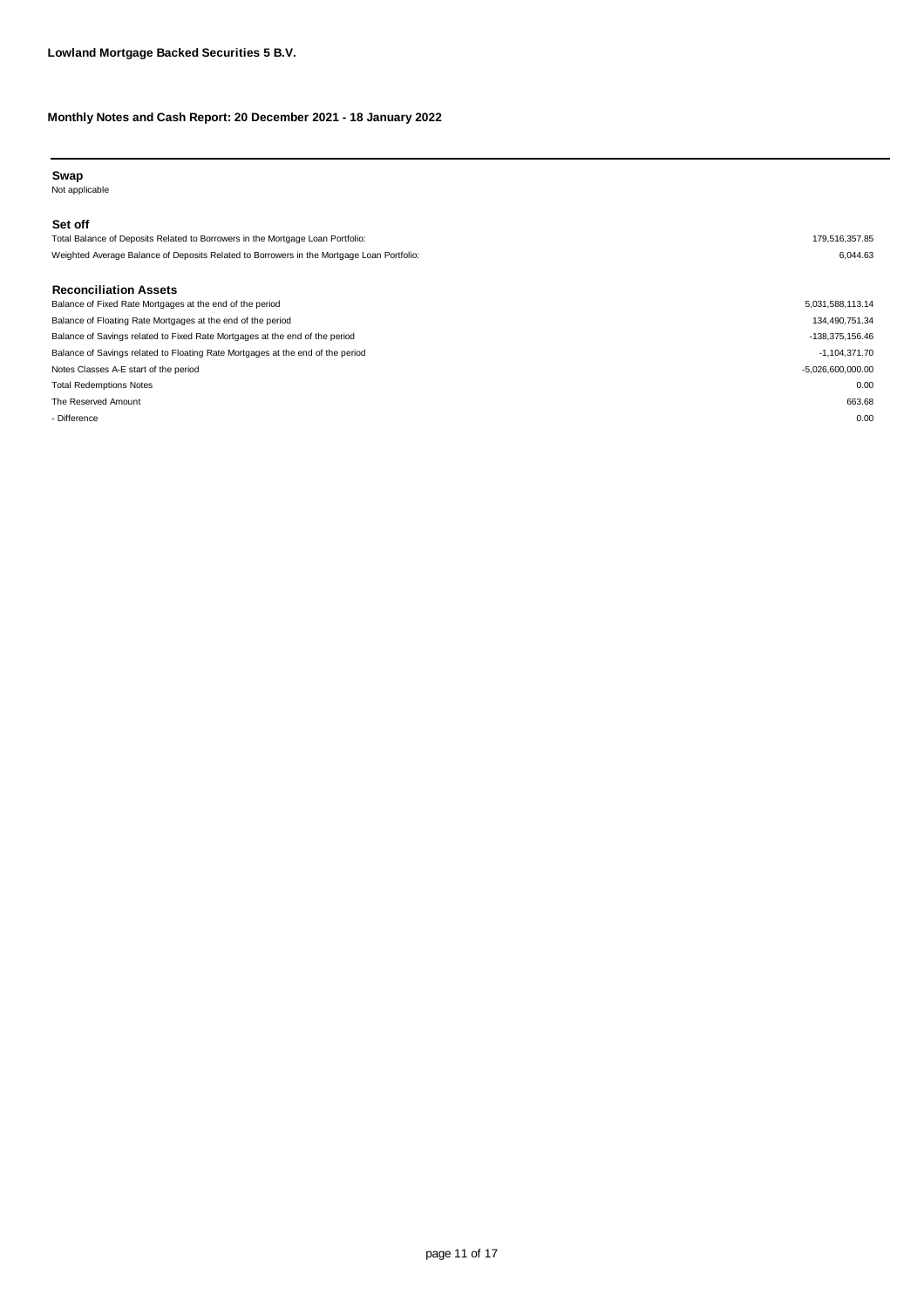### **Triggers and Portfolio Limits**

| <b>Triggers</b>                                                                                                                                                                                                                                                                                                                                                                                                                                                                                                                                           | Criteria    | Realised as per Ok/Breach<br>18/01/2022 | Consequence if breached                                                                   |
|-----------------------------------------------------------------------------------------------------------------------------------------------------------------------------------------------------------------------------------------------------------------------------------------------------------------------------------------------------------------------------------------------------------------------------------------------------------------------------------------------------------------------------------------------------------|-------------|-----------------------------------------|-------------------------------------------------------------------------------------------|
| (a) the Seller will represent and warrant to the Issuer and the Security Trustee the matters set out in (i) Clause 8 of the Mortgage Receivables<br>Purchase Agreement, other than those set out in Clause 8 items (hh) and (jj), with respect to the Further Advance Receivables and/or New<br>Mortgage Receivables sold on such date and (ii) Clause 9 of the Mortgage Receivables Purchase Agreement;                                                                                                                                                  | TRUE        | True OK                                 | Purchase of Further Advances or<br>Substitutions not allowed                              |
| (aa) the aggregate Net Outstanding Principal Amount of all Interest-Only Mortgage Receivables divided by the aggregate Net Outstanding Principal TRUE<br>Amount of all Mortgage Receivables does not exceed 50 per cent;                                                                                                                                                                                                                                                                                                                                  |             | 44.91 % OK                              | Purchase of Further Advances or<br>Substitutions not allowed                              |
| (b) no Assignment Notification Event has occurred and is continuing on such Notes Payment Date;                                                                                                                                                                                                                                                                                                                                                                                                                                                           | <b>TRUE</b> | True OK                                 | Purchase of Further Advances or<br>Substitutions not allowed                              |
| (bb) (x) the aggregate Realised Losses in respect of all previous Mortgage Calculation Periods divided by (y) the aggregate Net Outstanding<br>Principal Amount of the Mortgage Receivables on the Closing Date, does not exceed 0.4% per cent;                                                                                                                                                                                                                                                                                                           | <b>TRUE</b> | 0.01% OK                                | Purchase of Further Advances or<br>Substitutions not allowed                              |
| (c) there has been no failure by the Seller to repurchase any Mortgage Receivable which it is required to repurchase pursuant to the Mortgage<br>Receivables Purchase Agreement;                                                                                                                                                                                                                                                                                                                                                                          | <b>TRUE</b> | True OK                                 | Purchase of Further Advances or<br>Substitutions not allowed                              |
| (cc) the Further Advance Receivables and the New Mortgage Receivables do not result from Employee Mortgage Loans;                                                                                                                                                                                                                                                                                                                                                                                                                                         | <b>TRUE</b> | True OK                                 | Purchase of Further Advances or<br>Substitutions not allowed                              |
| (d) the Further Advance Purchase Available Amount is sufficient to pay the Initial Purchase Price for the relevant New Mortgage Receivables<br>and/or the relevant Further Advance Receivables;                                                                                                                                                                                                                                                                                                                                                           | <b>TRUE</b> | $-663.68$ OK                            | Purchase of Further Advances or<br>Substitutions not allowed                              |
| (dd) a Further Advance Receivable and a New Mortgage Receivable has either a fixed rate of interest or a floating rate of interest, without any<br>interest optionality's or alternatives, such as the Interest Dampner (Rente Demper), Stable Interest (Stabiel Rente), Ceiling Interest (Plafond<br>Rente), the Ideal Interest (Ideaal Rente), Middle Interest (Middelrente), varirust, average interest rate and other caps and/or floors.                                                                                                             | <b>TRUE</b> | True OK                                 | Purchase of Further Advances or<br>Substitutions not allowed                              |
| (e) (x) the aggregate Net Outstanding Principal Amount of all Defaulted Mortgage Loans divided by (y) the aggregate Net Outstanding Principal<br>Amount of all Mortgage Loans, each as calculated on the immediately preceding Notes Calculation Date, does not exceed 1.50 per cent.;                                                                                                                                                                                                                                                                    | <b>TRUE</b> | 0.11% OK                                | Purchase of Further Advances or<br>Substitutions not allowed                              |
| (ee) the aggregate Net Outstanding Principal Amount of all Investment Mortgage Loans divided by the aggregate Net Outstanding Principal Amount TRUE<br>of all Mortgage Receivables does not exceed 7.5 per cent;                                                                                                                                                                                                                                                                                                                                          |             | 4.17 % OK                               | Purchase of Further Advances or<br>Substitutions not allowed                              |
| (f) the weighted average number of months elapsed since origination of all Mortgage Loans shall not fall below 30 months;                                                                                                                                                                                                                                                                                                                                                                                                                                 | <b>TRUE</b> | 97.72 OK                                | Purchase of Further Advances or<br>Substitutions not allowed                              |
| (q) the New Mortgage Receivables and/or the Further Advance Receivables have to be fully repaid ultimately by May 2053 pursuant to the relevant TRUE<br>Mortgage Conditions;                                                                                                                                                                                                                                                                                                                                                                              |             | 01/12/2051 OK                           | Purchase of Further Advances or<br>Substitutions not allowed                              |
| (h1) the Receivables Floating Rate Fraction will not be less than 2 per cent. and the Receivables Fixed Rate Fraction will not exceed 98 per cent;                                                                                                                                                                                                                                                                                                                                                                                                        | <b>TRUE</b> | 2.65%/ 97.35% OK                        | Purchase of Further Advances or<br>Substitutions not allowed                              |
| (h2) the Receivables Floating Rate Fraction will not exceed 10 per cent. and the Receivables Fixed Rate Fraction will not be less than 90 per cent; TRUE                                                                                                                                                                                                                                                                                                                                                                                                  |             | 2.65%/ 97.35% OK                        | Purchase of Further Advances or<br>Substitutions not allowed                              |
| (i) the aggregate Net Outstanding Principal Amount of all Mortgage Receivables with a Net Outstanding Principal Amount equal to or higher than<br>EUR 500,000 divided by the aggregate Net Outstanding Principal Amount of all Mortgage Receivables does not exceed 5 per cent;                                                                                                                                                                                                                                                                           | <b>TRUE</b> | 4.10 % OK                               | Purchase of Further Advances or<br>Substitutions not allowed                              |
| (j) the weighted average Original Loan to Original Foreclosure Value Ratio of all Mortgage Receivables does not exceed 103 per cent;                                                                                                                                                                                                                                                                                                                                                                                                                      | <b>TRUE</b> | 94.98% OK                               | Purchase of Further Advances or                                                           |
| (k) the weighted average Current Loan to Original Market Value Ratio of all Mortgage Receivables does not exceed 90 per cent;                                                                                                                                                                                                                                                                                                                                                                                                                             | <b>TRUE</b> | 75.41% OK                               | Substitutions not allowed<br>Purchase of Further Advances or                              |
| (I) the aggregate Net Outstanding Principal Amount of the Mortgage Receivables with an Original Loan to Original Foreclosure Value Ratio higher<br>than 120 per cent. does not exceed 18 per cent. of the aggregate Net Outstanding Principal Amount of all Mortgage Receivables;                                                                                                                                                                                                                                                                         | <b>TRUE</b> | 8.08 % OK                               | Substitutions not allowed<br>Purchase of Further Advances or<br>Substitutions not allowed |
| (m) the aggregate Net Outstanding Principal Amount of the Mortgage Receivables with an Original Loan to Original Foreclosure Value Ratio higher TRUE<br>than 110 per cent. does not exceed 47 per cent. of the aggregate Net Outstanding Principal Amount of all Mortgage Receivables;                                                                                                                                                                                                                                                                    |             | 31.14 % OK                              | Purchase of Further Advances or<br>Substitutions not allowed                              |
| (n) the aggregate Net Outstanding Principal Amount of the Mortgage Receivables with an Original Loan to Original Foreclosure Value Ratio higher<br>than 100 per cent. does not exceed 63 per cent. of the aggregate Net Outstanding Principal Amount of all Mortgage Receivables;                                                                                                                                                                                                                                                                         | <b>TRUE</b> | 45.00 % OK                              | Purchase of Further Advances or<br>Substitutions not allowed                              |
| (o) the aggregate Net Outstanding Principal Amount of the Mortgage Receivables with an Original Loan to Original Foreclosure Value Ratio higher<br>than 90 per cent. does not exceed 80 per cent. of the aggregate Net Outstanding Principal Amount of all Mortgage Receivables;                                                                                                                                                                                                                                                                          | <b>TRUE</b> | 64.23 % OK                              | Purchase of Further Advances or<br>Substitutions not allowed                              |
| (p) the weighted average Loan to Income Ratio of the Mortgage Receivables does not exceed 4.2;                                                                                                                                                                                                                                                                                                                                                                                                                                                            | <b>TRUE</b> | 3.96 OK                                 | Purchase of Further Advances or                                                           |
| (q) the aggregate Net Outstanding Principal Amount of the Mortgage Receivables with a Loan to Income Ratio higher than 6 does not exceed 7 per TRUE<br>cent. of the aggregate Net Outstanding Principal Amount of all Mortgage Receivables;                                                                                                                                                                                                                                                                                                               |             | 5.59 % OK                               | Substitutions not allowed<br>Purchase of Further Advances or<br>Substitutions not allowed |
| (r) the aggregate Net Outstanding Principal Amount of the Mortgage Receivables with a Loan to Income Ratio higher than 5 does not exceed 18<br>per cent. of the aggregate Net Outstanding Principal Amount of all Mortgage Receivables;                                                                                                                                                                                                                                                                                                                   | <b>TRUE</b> | 14.19 % OK                              | Purchase of Further Advances or<br>Substitutions not allowed                              |
| (s) the aggregate Net Outstanding Principal Amount of the Mortgage Receivables with a Loan to Income Ratio higher than 4 does not exceed 58<br>per cent. of the aggregate Net Outstanding Principal Amount of all Mortgage Receivables;                                                                                                                                                                                                                                                                                                                   |             | 44.97 % OK                              | Purchase of Further Advances or<br>Substitutions not allowed                              |
| (t) the aggregate Net Outstanding Principal Amount of the Mortgage Receivables from Borrowers which are employed is at least 95 per cent. of<br>the aggregate Net Outstanding Principal Amount of all Mortgage Receivables;                                                                                                                                                                                                                                                                                                                               | <b>TRUE</b> | 96.01 % OK                              | Purchase of Further Advances or<br>Substitutions not allowed                              |
| (u) the aggregate Net Outstanding Principal Amount of the Mortgage Receivables due by Borrowers which are self-employed does not exceed 2<br>per cent. of the aggregate Net Outstanding Principal Amount of all Mortgage Receivables;                                                                                                                                                                                                                                                                                                                     | <b>TRUE</b> | 1.62 % OK                               | Purchase of Further Advances or<br>Substitutions not allowed                              |
| (v) there is no balance on the Principal Deficiency Ledger;                                                                                                                                                                                                                                                                                                                                                                                                                                                                                               | <b>TRUE</b> | True OK                                 | Purchase of Further Advances or<br>Substitutions not allowed                              |
| (w) no part of the Available Principal Funds on such Notes Payment Date is used to make good any Interest Shortfall as item (x) of the Available<br>Revenue Funds;                                                                                                                                                                                                                                                                                                                                                                                        | TRUE        | True OK                                 | Purchase of Further Advances or<br>Substitutions not allowed                              |
| (x) the aggregate Net Outstanding Principal Amount of the New Mortgage Receivables and the Further Advance Receivables purchased on such<br>Notes Payment Date and on the eleven immediately preceding Notes Payment Dates divided by the aggregate Net Outstanding Principal Amount<br>of all Mortgage Receivables on the Closing Date does not exceed 20 per cent. The Issuer and the Seller may agree to a higher percentage,<br>subject to the confirmation of Moody's and Fitch that the ratings will not be adversely affected as a result thereof; | TRUE        | 19.25% OK                               | Purchase of Further Advances or<br>Substitutions not allowed                              |
| (y) the aggregate Net Outstanding Principal Amount of all NHG Mortgage Receivables divided by the aggregate Net Outstanding Principal Amount<br>of all Mortgage Receivables is equal to or higher than 36 per cent;                                                                                                                                                                                                                                                                                                                                       | <b>TRUE</b> | 36.02 % OK                              | Purchase of Further Advances or<br>Substitutions not allowed                              |
| (z) the Aggregate Construction Deposit Amount does not exceed EUR 10,000,000;                                                                                                                                                                                                                                                                                                                                                                                                                                                                             | <b>TRUE</b> | 8,540,485.14 OK                         | Purchase of Further Advances or                                                           |
| * Portfolio after Repurchases and Replenishment                                                                                                                                                                                                                                                                                                                                                                                                                                                                                                           |             |                                         | Substitutions not allowed                                                                 |

| <b>Substitution Triggers</b>                                                                                                                                                                                  | <b>Criteria</b> | Realised as per Ok/Breach<br>18/01/2022* | <b>Consequence if breached</b>  |
|---------------------------------------------------------------------------------------------------------------------------------------------------------------------------------------------------------------|-----------------|------------------------------------------|---------------------------------|
| (d) the Seller resets the Mortgage Interest Rate in respect of a Floating Rate Mortgage Receivable and as a result thereof the weighted average                                                               | <b>TRUE</b>     | 1.79 % OK                                | Purchase of Further Advances or |
| margin would fall or falls below 0.5 per cent. above Euribor for one month deposits;                                                                                                                          |                 |                                          | Substitutions not allowed       |
| (e) the Seller agrees to set the Mortgage Interest Rate in respect of a Fixed Rate Mortgage Receivable and as a result thereof the weighted<br>average interest rate would fall or falls below 1.0 per cent.; | <b>TRUE</b>     | 2.29 % OK                                | Repurchase                      |

\* Portfolio after Repurchases and Replenishment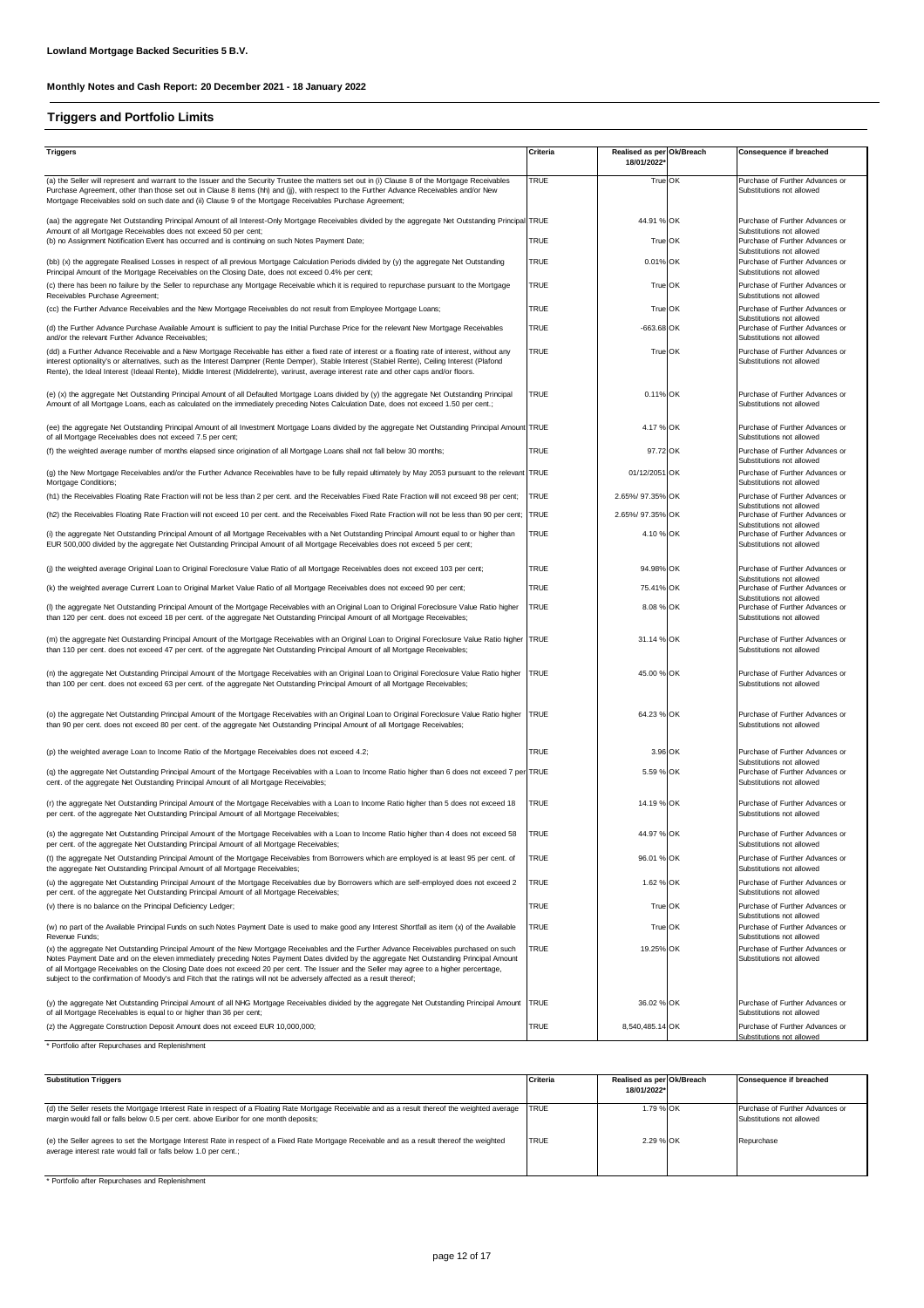### **Counterparty Credit Ratings & Triggers**

**Counterparty Credit Ratings**

|                                                  |                      |      |                          | S&P (ST/LT)       |                          | Moody's (ST/LT)   |                          | Fitch (ST/LT)     | DBRS (ST/LT)             |                       |                                                                                                                                                                                                                                                                                              |
|--------------------------------------------------|----------------------|------|--------------------------|-------------------|--------------------------|-------------------|--------------------------|-------------------|--------------------------|-----------------------|----------------------------------------------------------------------------------------------------------------------------------------------------------------------------------------------------------------------------------------------------------------------------------------------|
| Role                                             | Party                | Rank | Rating<br><b>Trigger</b> | Current<br>Rating | Rating<br><b>Trigger</b> | Current<br>Rating | Rating<br><b>Trigger</b> | Current<br>Rating | Rating<br><b>Trigger</b> | <b>Current Rating</b> | <b>Consequence if breached</b>                                                                                                                                                                                                                                                               |
| Cash Advance Facility Provider de Volksbank N.V. |                      |      |                          |                   | $P-1/$                   | $P-1/$            | F1/A                     | $F1/A-$           |                          |                       | (i) replace itself with an alternative bank (ii) obtain a third party, having at<br>least the Requisite Rating, to guarantee the obligations of the Floating Rate<br>GIC Provider (iii) take any other action to maintain the then<br>current ratings assigned to the Mortgage-Backed Notes. |
| <b>Commingling Guarantor</b>                     | de Volksbank N.V.    |      |                          |                   | / Baa1                   | / A2              | F <sub>2</sub> /BBB      | $F1/A-$           |                          |                       | (i) replace itself with an alternative bank (ii) obtain a third party, having at<br>least the Requisite Rating, to guarantee the obligations of the Floating Rate<br>GIC Provider (iii) take any other action to maintain the then<br>current ratings assigned to the Mortgage-Backed Notes. |
| Construction Deposit Guarantor ING Bank N.V.     |                      |      |                          |                   | $P-1/$                   | $P-1/$            | F1/A                     | $F1 + A$          |                          |                       | (i) replace itself with an alternative bank (ii) obtain a third party, having at<br>least the Requisite Rating, to guarantee the obligations of the Floating Rate<br>GIC Provider (iii) take any other action to maintain the then<br>current ratings assigned to the Mortgage-Backed Notes. |
| Custodian                                        | <b>ING Bank N.V.</b> |      |                          |                   | P-2 / Baa2               | $P-1/AA3$         | F <sub>2</sub> /BBB      | $F1 + A$          |                          |                       | (i) replace itself with an alternative bank (ii) obtain a third party, having at<br>least the Requisite Rating, to quarantee the obligations of the Floating Rate<br>GIC Provider (iii) take any other action to maintain the then<br>current ratings assigned to the Mortgage-Backed Notes. |
| <b>Issuer Account Bank</b>                       | ING Bank N.V.        |      |                          |                   | $P-1/$                   | $P-1/$            | F1/A                     | $F1 + A$          |                          |                       | (i) replace itself with an alternative bank (ii) obtain a third party, having at<br>least the Requisite Rating, to guarantee the obligations of the Floating Rate<br>GIC Provider (iii) take any other action to maintain the then<br>current ratings assigned to the Mortgage-Backed Notes. |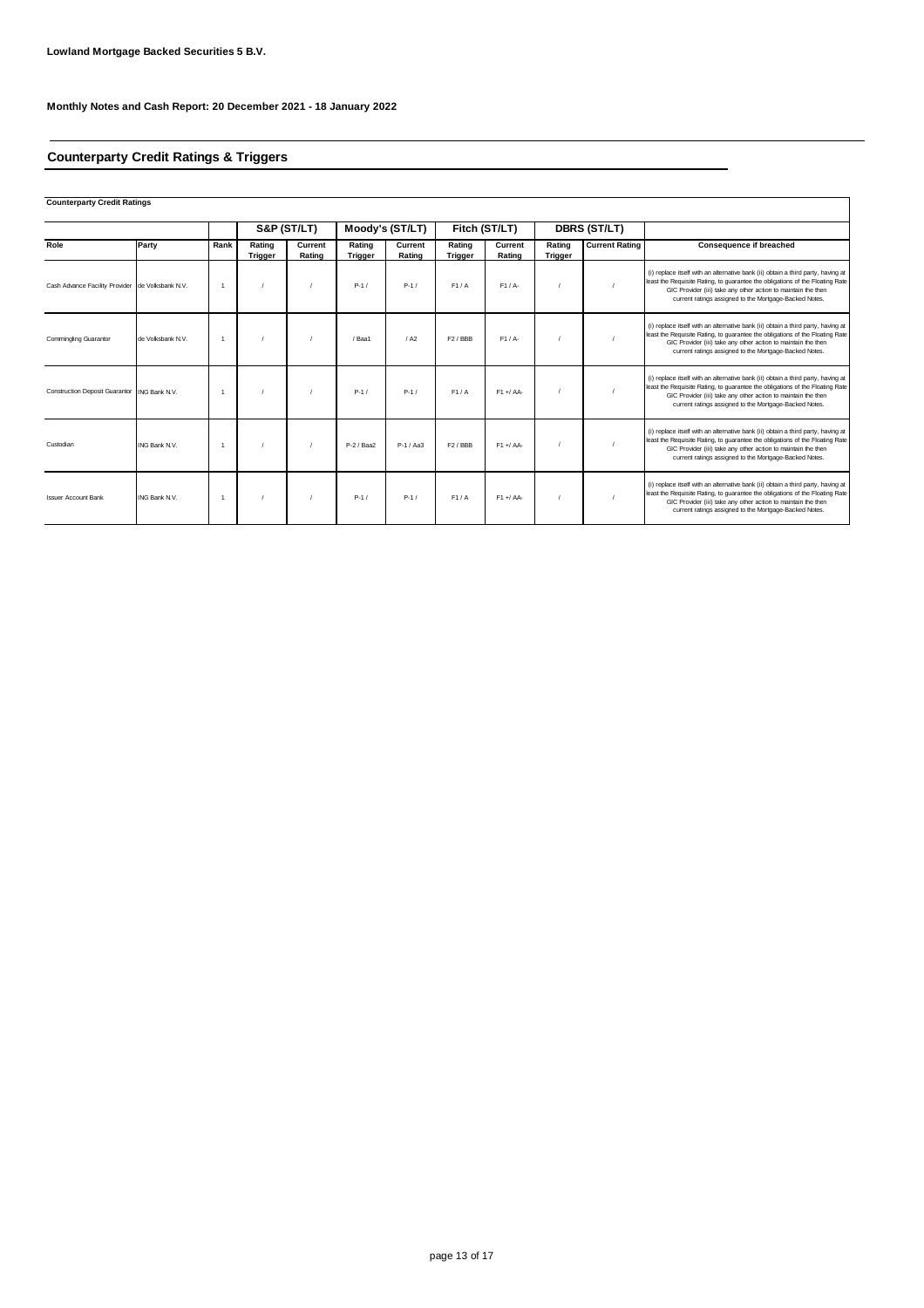| Glossary                                           |                                                                                                                                                                                                                                                                                                                                                                                                                                                                                                                                         |  |  |  |
|----------------------------------------------------|-----------------------------------------------------------------------------------------------------------------------------------------------------------------------------------------------------------------------------------------------------------------------------------------------------------------------------------------------------------------------------------------------------------------------------------------------------------------------------------------------------------------------------------------|--|--|--|
| Term                                               | <b>Definition / Calculation</b>                                                                                                                                                                                                                                                                                                                                                                                                                                                                                                         |  |  |  |
| Arrears                                            | means an amount that is overdue exceeding EUR 11;                                                                                                                                                                                                                                                                                                                                                                                                                                                                                       |  |  |  |
| Article 405 of the CRR<br>Article 51 of the AIFMR  | means Article 405 of Regulation (EU) No 575/2013 of the European Parliament and of the Council of<br>26 June 2013 on prudential requirements for credit institutions and investment firms and amending<br>Regulation (EU) No 648/2012;<br>means Article 51 of the Commission Delegated Regulation No 231/2013 of 19 December 2012<br>supplementing Directive 2011/61/EU of the European Parliament and of the Council with regard to<br>exemptions, general operating conditions, depositaries, leverage, transparency and supervision; |  |  |  |
| Back-Up Servicer                                   | $N/A$ ;                                                                                                                                                                                                                                                                                                                                                                                                                                                                                                                                 |  |  |  |
| Cash Advance Facility                              | means the cash advance facility as referred to in Clause 3.1 of the Cash Advance Facility Agreement;                                                                                                                                                                                                                                                                                                                                                                                                                                    |  |  |  |
| Cash Advance Facility Maximum Available Amount     | means an amount equal to the greater of (i) 1.6 per cent. of the Principal Amount Outstanding of the<br>Class A Notes on such date and (ii) 0.6 per cent of the Principal Amount Outstanding of the Class A<br>Notes as at the Closing Date.                                                                                                                                                                                                                                                                                            |  |  |  |
| Cash Advance Facility Provider                     | means de Volksbank N.V.;                                                                                                                                                                                                                                                                                                                                                                                                                                                                                                                |  |  |  |
| Cash Advance Facility Stand-by Drawing Account     | means the Issuer Collection Account on which any Cash Advance Facility Stand-by Drawing will be<br>deposited;                                                                                                                                                                                                                                                                                                                                                                                                                           |  |  |  |
| Constant Default Rate (CDR)                        | represents the percentage of outstanding principal balances in the pool that are in default in relation to<br>the principal balance of the mortgage pool;                                                                                                                                                                                                                                                                                                                                                                               |  |  |  |
| Constant Prepayment Rate (CPR)                     | means prepayment as ratio of the principal mortgage balance outstanding at the beginning of the<br>relevant period;                                                                                                                                                                                                                                                                                                                                                                                                                     |  |  |  |
| <b>Construction Deposit</b>                        | means in relation to a Mortgage Loan, that part of the Mortgage Loan which the relevant Borrower<br>requested to be disbursed into a blocked account held in his name with the relevant Seller, the proceeds<br>of which may be applied towards construction of, or improvements to, the relevant Mortgaged Asset;                                                                                                                                                                                                                      |  |  |  |
| <b>Construction Deposit Guarantee</b>              | N/A;                                                                                                                                                                                                                                                                                                                                                                                                                                                                                                                                    |  |  |  |
| Coupon                                             | means the interest coupons appertaining to the Notes;                                                                                                                                                                                                                                                                                                                                                                                                                                                                                   |  |  |  |
| <b>Credit Enhancement</b>                          | the combined structural features that improve the credit worthiness of the respective notes.                                                                                                                                                                                                                                                                                                                                                                                                                                            |  |  |  |
| <b>Credit Rating</b>                               | an assessment of the credit worthiness of the notes assigned by the Credit Rating Agencies;                                                                                                                                                                                                                                                                                                                                                                                                                                             |  |  |  |
| Curr. Loan to Original Foreclosure Value (CLTOFV)  | means the ratio calculated by dividing the current outstanding loan amount by the Orignal Foreclosure                                                                                                                                                                                                                                                                                                                                                                                                                                   |  |  |  |
| Current Loan to Indexed Foreclosure Value (CLTIFV) | Value;<br>means the ratio calculated by dividing the current outstanding loan amount by the Indexed Foreclosure                                                                                                                                                                                                                                                                                                                                                                                                                         |  |  |  |
| Current Loan to Indexed Market Value (CLTIMV)      | Value;<br>means the ratio calculated by dividing the current outstanding loan amount by the Indexed Market Value;                                                                                                                                                                                                                                                                                                                                                                                                                       |  |  |  |
| Current Loan to Original Market Value (CLTOMV)     | means the ratio calculated by dividing the current outstanding loan amount by the Original Market Value;                                                                                                                                                                                                                                                                                                                                                                                                                                |  |  |  |
| Custodian                                          | means ING Bank N.V.                                                                                                                                                                                                                                                                                                                                                                                                                                                                                                                     |  |  |  |
| Cut-Off Date                                       | means (i) with respect to the Mortgage Receivables purchased on the Closing Date, 30 April 2018 and<br>(ii) with respect to Further Advance Receivables purchased on a Notes Payment Date, the first day of<br>the month of the relevant Notes Payment Date;                                                                                                                                                                                                                                                                            |  |  |  |
| Day Count Convention                               | means Actual/360 for the class A1 notes and 30/360 for the class A2 notes;                                                                                                                                                                                                                                                                                                                                                                                                                                                              |  |  |  |
| Debt Service to Income                             | means the ratio calculated by dividing the amount a borrower is required to pay (in interest and principal                                                                                                                                                                                                                                                                                                                                                                                                                              |  |  |  |
| Deferred Purchase Price                            | repayments) on an annual basis by the borrower(s) disposable income;<br>means part of the purchase price for the Mortgage Receivables equal to the sum of all Deferred                                                                                                                                                                                                                                                                                                                                                                  |  |  |  |
| Deferred Purchase Price Installment                | Purchase Price Instalments;<br>means, after application of the relevant available amounts in accordance with the relevant Priority of<br>Payments, any amount remaining after all items ranking higher than the item relating to the Deferred<br>Purchase Price have been satisfied;                                                                                                                                                                                                                                                    |  |  |  |
| Delinquency                                        | refer to Arrears:                                                                                                                                                                                                                                                                                                                                                                                                                                                                                                                       |  |  |  |
| Economic Region (NUTS)                             | The Nomenclature of Territorial Units for Statistics (NUTS) was drawn up by Eurostat more than 30<br>years ago in order to provide a single uniform breakdown of territorial units for the production of regional<br>statistics for the European Union. The NUTS classification has been used in EU legislation since 1988;                                                                                                                                                                                                             |  |  |  |
| <b>Equivalent Securities</b>                       | securities equivalent to Purchased Securities under that Transaction. If and to the extent that such<br>Purchased Securities have been redeemed, the expression shall mean a sum of money equivalent to                                                                                                                                                                                                                                                                                                                                 |  |  |  |
| <b>Excess Spread</b>                               | N/A;                                                                                                                                                                                                                                                                                                                                                                                                                                                                                                                                    |  |  |  |
| <b>Excess Spread Margin</b>                        | N/A;                                                                                                                                                                                                                                                                                                                                                                                                                                                                                                                                    |  |  |  |
| <b>Final Maturity Date</b>                         | means the Notes Payment Date falling in May 2055;                                                                                                                                                                                                                                                                                                                                                                                                                                                                                       |  |  |  |
| First Optional Redemption Date                     | means the Notes Payment Date falling in May 2023;                                                                                                                                                                                                                                                                                                                                                                                                                                                                                       |  |  |  |
| Foreclosed Mortgage Loan                           | means all mortgage rights and ancillary rights have been exercised;                                                                                                                                                                                                                                                                                                                                                                                                                                                                     |  |  |  |
| Foreclosed NHG Loan                                | means all mortgage rights and ancillary rights have been exercised on mortgage loan that has the<br>benefit of an NHG Guarantee;                                                                                                                                                                                                                                                                                                                                                                                                        |  |  |  |
| Foreclosed Non NHG Loan                            | means all mortgage rights and ancillary rights have been exercised on mortgage loan that does not have<br>the benefit of an NHG Guarantee;                                                                                                                                                                                                                                                                                                                                                                                              |  |  |  |
| Foreclosure                                        | means forced (partial) repayment of the mortgage loan;                                                                                                                                                                                                                                                                                                                                                                                                                                                                                  |  |  |  |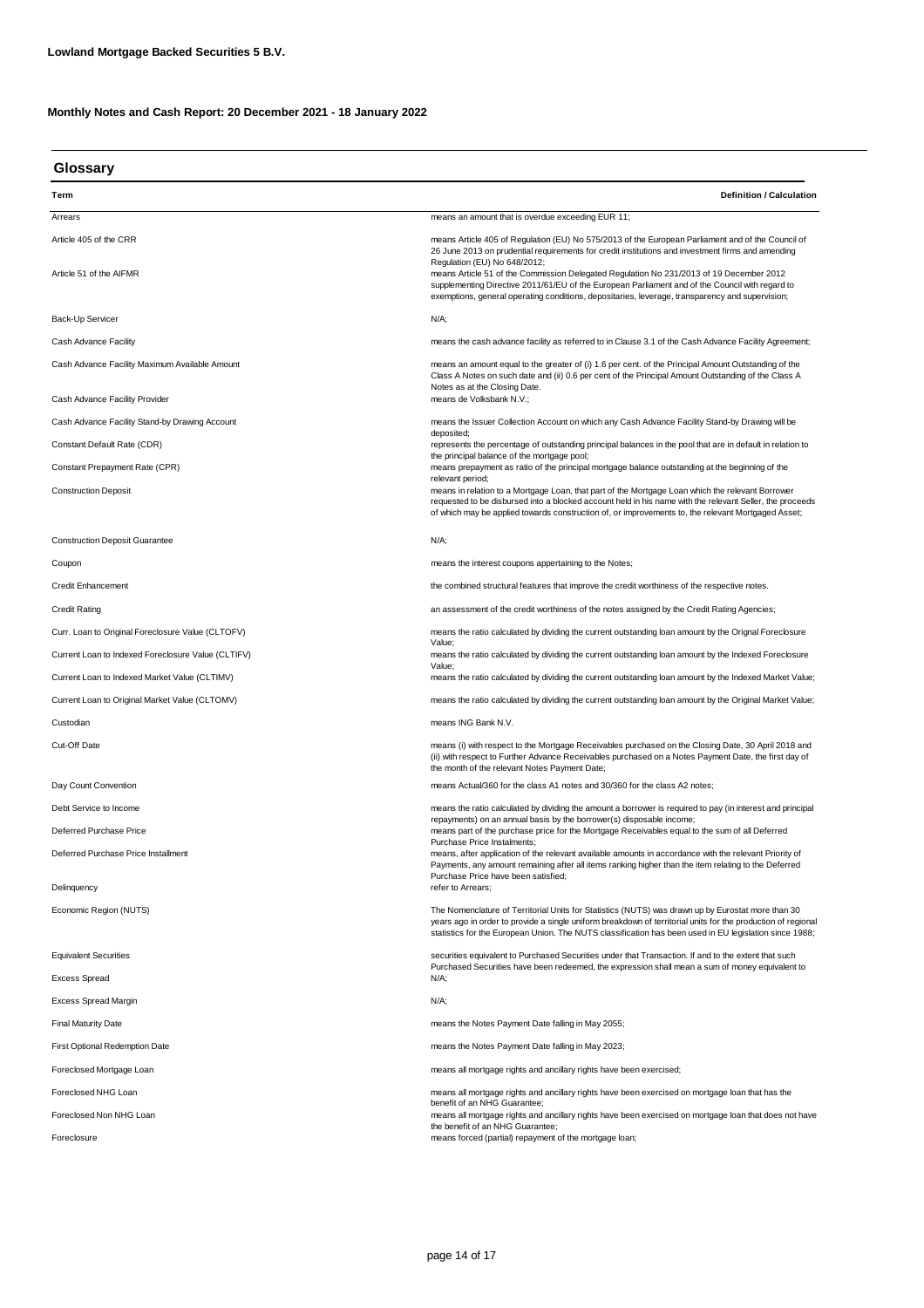| Foreclosure Value                                 | means the estimated value of the mortgaged property if the mortgaged property would be sold in a public                                                                                                                                                                                                                                                                                                                                                                                                                     |
|---------------------------------------------------|-----------------------------------------------------------------------------------------------------------------------------------------------------------------------------------------------------------------------------------------------------------------------------------------------------------------------------------------------------------------------------------------------------------------------------------------------------------------------------------------------------------------------------|
| Further Advances / Modified Loans                 | auction;<br>"Further Advance" means a loan or a further advance to be made to a Borrower under a Mortgage                                                                                                                                                                                                                                                                                                                                                                                                                   |
| Indexed Foreclosure Value                         | Loan, which is secured by the same Mortgage;<br>means the estimated value of the mortgaged property if the mortgaged property would be sold in a public                                                                                                                                                                                                                                                                                                                                                                     |
| Indexed Market Value                              | auction multiplied with the indexation rate per the valuation date;<br>means the value of the collateral multiplied with the indexation rate per the valuation date, multiplied with                                                                                                                                                                                                                                                                                                                                        |
| Interest Rate Fixed Period                        | the market value factor;<br>relates to the period for which mortgage loan interest has been fixed;                                                                                                                                                                                                                                                                                                                                                                                                                          |
| <b>Issuer Account Bank</b>                        | means Rabobank.                                                                                                                                                                                                                                                                                                                                                                                                                                                                                                             |
| <b>Issuer Transaction Account</b>                 | means the Issuer Collection Account.                                                                                                                                                                                                                                                                                                                                                                                                                                                                                        |
| Loan to Income (LTI)                              | means the ratio calculated by dividing the original loan amount by the income of the borrower at the                                                                                                                                                                                                                                                                                                                                                                                                                        |
| Loanpart Payment Frequency                        | moment of origination of the Mortgage Loan;<br>monthly;                                                                                                                                                                                                                                                                                                                                                                                                                                                                     |
| Loanpart(s)                                       | means one or more of the loan parts (leningdelen) of which a Mortgage Loan consists;                                                                                                                                                                                                                                                                                                                                                                                                                                        |
| Loss                                              | refer to Realised Loss;                                                                                                                                                                                                                                                                                                                                                                                                                                                                                                     |
| <b>Loss Severity</b>                              | means loss as a percentage of the principal outstanding at foreclosure;                                                                                                                                                                                                                                                                                                                                                                                                                                                     |
| Market Value                                      | means estimated value of the mortgaged property if the mortgaged property would be privately sold                                                                                                                                                                                                                                                                                                                                                                                                                           |
| Mortgage Loan                                     | voluntarily;<br>means the mortgage loans granted by the relevant Seller to the relevant borrowers which may consist of<br>one or more Loan Parts as set forth in the List of Mortgage Loans and, after any purchase and<br>assignment of any New Mortgage Receivables or Further Advance Receivables has taken place in<br>accordance with the Mortgage Receivables Purchase Agreement, the relevant New Mortgage Loans<br>and/or Further Advances, to the extent not retransferred or otherwise disposed of by the Issuer; |
| Mortgage Loan Portfolio                           | means the portfolio of Mortgage Loans;                                                                                                                                                                                                                                                                                                                                                                                                                                                                                      |
| Mortgage Receivable(s)                            | means any and all rights of the relevant Seller (and after assignment of such rights to the Issuer, of the<br>Issuer) against the Borrower under or in connection with a Mortgage Loan, including any and all claims<br>of the relevant Seller (or the Issuer after assignment) on the Borrower as a result of the Mortgage Loan<br>being terminated, dissolved or declared null and void;                                                                                                                                  |
| <b>NHG Guarantee</b>                              | means a guarantee (borgtocht) under the NHG Conditions granted by Stichting WEW;                                                                                                                                                                                                                                                                                                                                                                                                                                            |
| NHG Loan                                          | means a Mortgage Loan that has the benefit of an NHG Guarantee;                                                                                                                                                                                                                                                                                                                                                                                                                                                             |
| Non NHG Loan                                      | means a Mortgage Loan that does not have the benefit of an NHG Guarantee;                                                                                                                                                                                                                                                                                                                                                                                                                                                   |
| <b>Notification Events</b>                        | means any of the Assignment Notification Events and the Pledge Notification Events;                                                                                                                                                                                                                                                                                                                                                                                                                                         |
| <b>Notification Trigger</b>                       | A notification trigger is an event that when it occurs or a threshold that when it is breached, is<br>considered to be an Assignment Notification Event;                                                                                                                                                                                                                                                                                                                                                                    |
| Occupancy                                         | means the way the mortgaged property is used (eg. owner occupied);                                                                                                                                                                                                                                                                                                                                                                                                                                                          |
| Orig. Loan to Original Foreclosure Value (OLTOFV) | means the ratio calculated by dividing the original principal amount of a Mortgage Receivable at the<br>moment of origination by the Original Foreclosure Value;                                                                                                                                                                                                                                                                                                                                                            |
| Orig. Loan to Original Market Value (OLTOMV)      | means the ratio calculated by dividing the original loan amount by the Original Market Value;                                                                                                                                                                                                                                                                                                                                                                                                                               |
| Original Foreclosure Value                        | means the Foreclosure Value as assessed by the relevant Originator at the time of granting the<br>Mortgage Loan;                                                                                                                                                                                                                                                                                                                                                                                                            |
| Original Market Value                             | means the value of the mortgaged property if the mortgaged property would be privately sold voluntarily,<br>estimated during the assessment of the application;                                                                                                                                                                                                                                                                                                                                                             |
| Originator                                        | means each of de Volkbank N.V.                                                                                                                                                                                                                                                                                                                                                                                                                                                                                              |
| Outstanding Principal Amount                      | means, at any moment in time, (i) the outstanding principal amount of a Mortgage Receivable at such<br>time and (ii), after a Realised Loss of type (a) and (b) of the definition in respect of such Mortgage<br>Receivable has been debited to the Principal Deficiency Ledger, zero;                                                                                                                                                                                                                                      |
| Payment Ratio                                     | The actual principal and interest payments received as ratio of the scheduled principal and interest                                                                                                                                                                                                                                                                                                                                                                                                                        |
| Penalties                                         | payments during the relevant period;<br>means amounts to be paid by the borrower with regard to amounts in arrears and or (partial)<br>prepayment of the mortgage loan according to the relevant mortgage contract and applicable general<br>conditions;                                                                                                                                                                                                                                                                    |
| Performing Loans                                  | means Mortgage Loans that are not in Arrears or Delinquent;                                                                                                                                                                                                                                                                                                                                                                                                                                                                 |
| Post-Foreclosure Proceeds                         | means all amounts with regard to the relevant mortgage loan received after foreclosure of that<br>mortgage loan;                                                                                                                                                                                                                                                                                                                                                                                                            |
| Prepayments                                       | means non scheduled principal paid by the borrower prior to the expected maturity date;                                                                                                                                                                                                                                                                                                                                                                                                                                     |
| Principal Deficiency Ledger                       | means the principal deficiency ledger relating to the relevant Classes of Notes and comprising sub-<br>ledgers for each such Class of Notes;                                                                                                                                                                                                                                                                                                                                                                                |
| <b>Principal Payment Date</b>                     | means the current monthly payment date on which principal is paid out on the relevant notes;                                                                                                                                                                                                                                                                                                                                                                                                                                |
| Principal Payment Rate (PPR)                      | means scheduled repayment as ratio of scheduled repayments to the principal mortgage balance<br>outstanding at the beginning of the relevant period;                                                                                                                                                                                                                                                                                                                                                                        |
| Prospectus                                        | means the prospectus dated 18 May 2018 relating to the issue of the Notes;                                                                                                                                                                                                                                                                                                                                                                                                                                                  |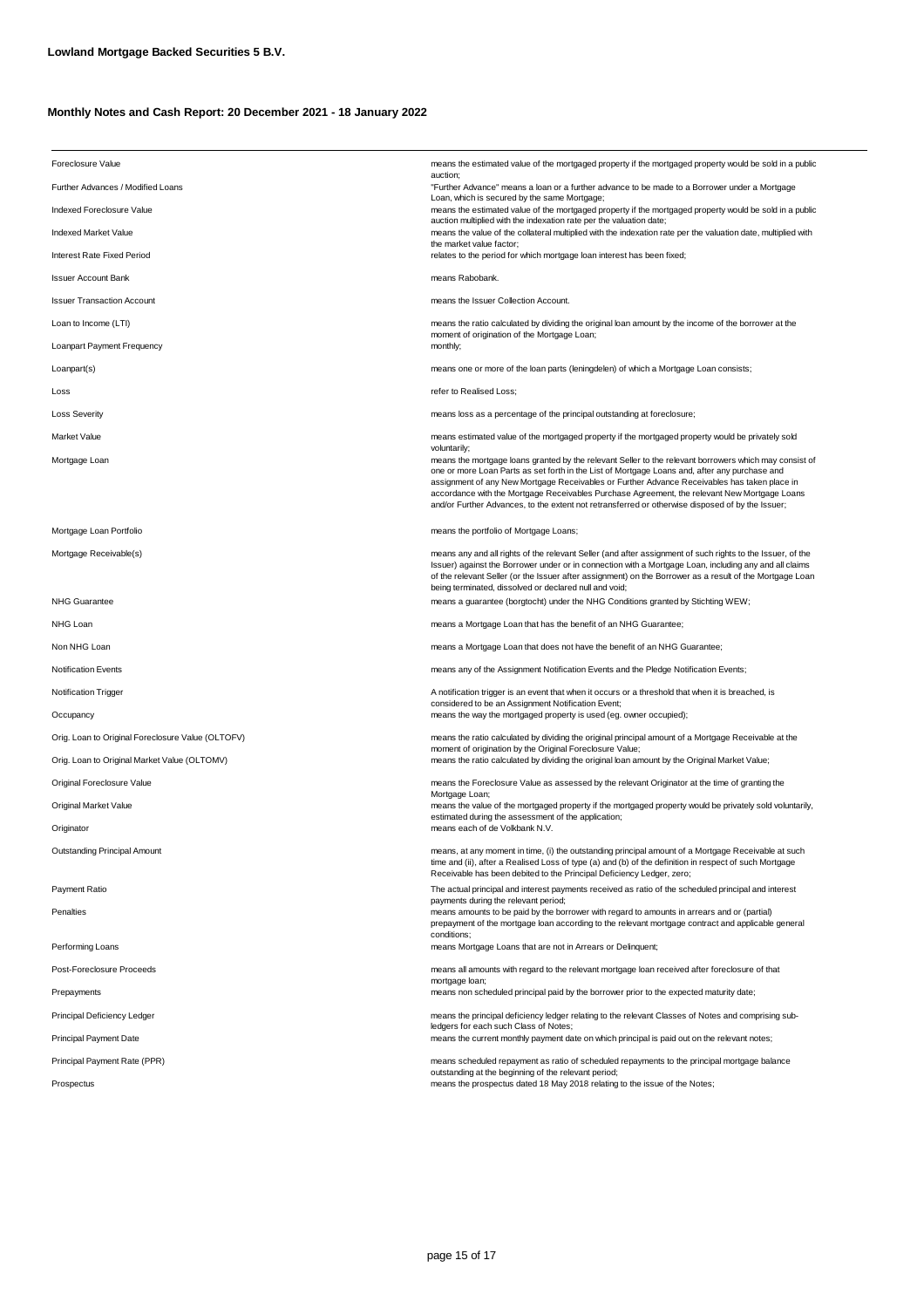| <b>Realised Losses</b>            | "means, on any relevant Notes Calculation Date, the sum of<br>(a) with respect to the Mortgage Receivables in respect of which the relevant Seller, the relevant<br>Servicer on behalf of the Issuer, the Issuer or the Security Trustee has completed the foreclosure, such<br>that there is no more collateral securing the Mortgage Receivable, in the immediately preceding Notes<br>Calculation Period, the amount by which (i) the aggregate Outstanding Principal Amount of all Mortgage<br>Receivables less, with respect to the Savings Mortgage Receivables and Bank Savings Mortgage<br>Receivables, the Participations, exceeds (ii) the amount of the Net Foreclosure Proceeds applied to<br>reduce the Outstanding Principal Amount of the Mortgage Receivables less, with respect to Savings<br>Mortgage Receivables and Bank Savings Mortgage Receivables, the Participations; and<br>(b) with respect to the Mortgage Receivables sold by the Issuer in the immediately preceding Notes<br>Calculation Period, the amount by which (i) the aggregate Outstanding Principal Amount of such<br>Mortgage Receivables, less, with respect to Savings Mortgage Receivables and Bank Savings<br>Mortgage Receivables, the Participations, exceeds (ii) the purchase price of the Mortgage Receivables<br>sold to the extent relating to principal, less, with respect to the Savings Mortgage Receivables and Bank<br>Savings Mortgage Receivables, the Participations; and<br>(c) with respect to the Mortgage Receivables in respect of which the Borrower has (x) successfully<br>asserted set-off or defence to payments or (y) repaid or prepaid any amount in the immediately<br>preceding Notes Calculation Period, the amount by which (i) the aggregate Outstanding Principal<br>Amount of such Mortgage Receivables less, with respect to Savings Mortgage Receivables and Bank<br>Savings Mortgage Receivables, the Participations, prior to such set-off or defence or repayment or<br>prepayment exceeds (ii) the aggregate Outstanding Principal Amount of such Mortgage Receivables,<br>less, with respect to Savings Mortgage Receivables and Bank Savings Mortgage Receivables, the<br>Participations after such set-off or defence or repayment or prepayment having been made, unless, and<br>to the extent, such amount is received from the relevant Seller or otherwise in accordance with any item<br>of the Available Principal Funds; |  |  |  |
|-----------------------------------|---------------------------------------------------------------------------------------------------------------------------------------------------------------------------------------------------------------------------------------------------------------------------------------------------------------------------------------------------------------------------------------------------------------------------------------------------------------------------------------------------------------------------------------------------------------------------------------------------------------------------------------------------------------------------------------------------------------------------------------------------------------------------------------------------------------------------------------------------------------------------------------------------------------------------------------------------------------------------------------------------------------------------------------------------------------------------------------------------------------------------------------------------------------------------------------------------------------------------------------------------------------------------------------------------------------------------------------------------------------------------------------------------------------------------------------------------------------------------------------------------------------------------------------------------------------------------------------------------------------------------------------------------------------------------------------------------------------------------------------------------------------------------------------------------------------------------------------------------------------------------------------------------------------------------------------------------------------------------------------------------------------------------------------------------------------------------------------------------------------------------------------------------------------------------------------------------------------------------------------------------------------------------------------------------------------------------------------------------------------------------------------------------------------------------------------------------------------------------|--|--|--|
| Recoveries                        | refer to Post-Foreclosure-Proceeds:                                                                                                                                                                                                                                                                                                                                                                                                                                                                                                                                                                                                                                                                                                                                                                                                                                                                                                                                                                                                                                                                                                                                                                                                                                                                                                                                                                                                                                                                                                                                                                                                                                                                                                                                                                                                                                                                                                                                                                                                                                                                                                                                                                                                                                                                                                                                                                                                                                       |  |  |  |
| Redemption Priority of Payments   | means the priority of payments set out as such Clause 5.4 of the Trust Deed;                                                                                                                                                                                                                                                                                                                                                                                                                                                                                                                                                                                                                                                                                                                                                                                                                                                                                                                                                                                                                                                                                                                                                                                                                                                                                                                                                                                                                                                                                                                                                                                                                                                                                                                                                                                                                                                                                                                                                                                                                                                                                                                                                                                                                                                                                                                                                                                              |  |  |  |
| Remaining Tenor                   | the length of time until the final maturity date of the mortgage loan expressed in years;                                                                                                                                                                                                                                                                                                                                                                                                                                                                                                                                                                                                                                                                                                                                                                                                                                                                                                                                                                                                                                                                                                                                                                                                                                                                                                                                                                                                                                                                                                                                                                                                                                                                                                                                                                                                                                                                                                                                                                                                                                                                                                                                                                                                                                                                                                                                                                                 |  |  |  |
| Replacements                      | N/A;                                                                                                                                                                                                                                                                                                                                                                                                                                                                                                                                                                                                                                                                                                                                                                                                                                                                                                                                                                                                                                                                                                                                                                                                                                                                                                                                                                                                                                                                                                                                                                                                                                                                                                                                                                                                                                                                                                                                                                                                                                                                                                                                                                                                                                                                                                                                                                                                                                                                      |  |  |  |
| Replenishments                    | means any Portfolio Mortgage Loan which is sold and assigned by the Seller to the<br>Issuer pursuant to clause 6 and 11 of the Mortgage Receivables Purchase Agreement;                                                                                                                                                                                                                                                                                                                                                                                                                                                                                                                                                                                                                                                                                                                                                                                                                                                                                                                                                                                                                                                                                                                                                                                                                                                                                                                                                                                                                                                                                                                                                                                                                                                                                                                                                                                                                                                                                                                                                                                                                                                                                                                                                                                                                                                                                                   |  |  |  |
| Repossesions                      | refer to foreclosure;                                                                                                                                                                                                                                                                                                                                                                                                                                                                                                                                                                                                                                                                                                                                                                                                                                                                                                                                                                                                                                                                                                                                                                                                                                                                                                                                                                                                                                                                                                                                                                                                                                                                                                                                                                                                                                                                                                                                                                                                                                                                                                                                                                                                                                                                                                                                                                                                                                                     |  |  |  |
| Reserve Account                   | N/A;                                                                                                                                                                                                                                                                                                                                                                                                                                                                                                                                                                                                                                                                                                                                                                                                                                                                                                                                                                                                                                                                                                                                                                                                                                                                                                                                                                                                                                                                                                                                                                                                                                                                                                                                                                                                                                                                                                                                                                                                                                                                                                                                                                                                                                                                                                                                                                                                                                                                      |  |  |  |
| Reserve Account Target Level      | N/A;                                                                                                                                                                                                                                                                                                                                                                                                                                                                                                                                                                                                                                                                                                                                                                                                                                                                                                                                                                                                                                                                                                                                                                                                                                                                                                                                                                                                                                                                                                                                                                                                                                                                                                                                                                                                                                                                                                                                                                                                                                                                                                                                                                                                                                                                                                                                                                                                                                                                      |  |  |  |
| Revenue Priority of Payments      | means the priority of payments set out as such in section 5.2 (Priorities of Payments) of this<br>Prospectus;                                                                                                                                                                                                                                                                                                                                                                                                                                                                                                                                                                                                                                                                                                                                                                                                                                                                                                                                                                                                                                                                                                                                                                                                                                                                                                                                                                                                                                                                                                                                                                                                                                                                                                                                                                                                                                                                                                                                                                                                                                                                                                                                                                                                                                                                                                                                                             |  |  |  |
| <b>Saving Deposits</b>            | means savings in a bank account, pledged to the mortgage lender, which are meant to repay the loan at<br>maturity;                                                                                                                                                                                                                                                                                                                                                                                                                                                                                                                                                                                                                                                                                                                                                                                                                                                                                                                                                                                                                                                                                                                                                                                                                                                                                                                                                                                                                                                                                                                                                                                                                                                                                                                                                                                                                                                                                                                                                                                                                                                                                                                                                                                                                                                                                                                                                        |  |  |  |
| Seasoning                         | means the difference between the loan start date and the current reporting period;                                                                                                                                                                                                                                                                                                                                                                                                                                                                                                                                                                                                                                                                                                                                                                                                                                                                                                                                                                                                                                                                                                                                                                                                                                                                                                                                                                                                                                                                                                                                                                                                                                                                                                                                                                                                                                                                                                                                                                                                                                                                                                                                                                                                                                                                                                                                                                                        |  |  |  |
| Seller                            | means each of de Volksbank N.V.                                                                                                                                                                                                                                                                                                                                                                                                                                                                                                                                                                                                                                                                                                                                                                                                                                                                                                                                                                                                                                                                                                                                                                                                                                                                                                                                                                                                                                                                                                                                                                                                                                                                                                                                                                                                                                                                                                                                                                                                                                                                                                                                                                                                                                                                                                                                                                                                                                           |  |  |  |
| Servicer                          | means each of de Volksbank N.V.                                                                                                                                                                                                                                                                                                                                                                                                                                                                                                                                                                                                                                                                                                                                                                                                                                                                                                                                                                                                                                                                                                                                                                                                                                                                                                                                                                                                                                                                                                                                                                                                                                                                                                                                                                                                                                                                                                                                                                                                                                                                                                                                                                                                                                                                                                                                                                                                                                           |  |  |  |
| Signing Date                      | means 18 May 2018 or such later date as may be agreed between the Issuer, the Seller and the<br>Manager;                                                                                                                                                                                                                                                                                                                                                                                                                                                                                                                                                                                                                                                                                                                                                                                                                                                                                                                                                                                                                                                                                                                                                                                                                                                                                                                                                                                                                                                                                                                                                                                                                                                                                                                                                                                                                                                                                                                                                                                                                                                                                                                                                                                                                                                                                                                                                                  |  |  |  |
| <b>Special Servicer</b>           | N/A;                                                                                                                                                                                                                                                                                                                                                                                                                                                                                                                                                                                                                                                                                                                                                                                                                                                                                                                                                                                                                                                                                                                                                                                                                                                                                                                                                                                                                                                                                                                                                                                                                                                                                                                                                                                                                                                                                                                                                                                                                                                                                                                                                                                                                                                                                                                                                                                                                                                                      |  |  |  |
| Subordinated Loan                 | N/A;                                                                                                                                                                                                                                                                                                                                                                                                                                                                                                                                                                                                                                                                                                                                                                                                                                                                                                                                                                                                                                                                                                                                                                                                                                                                                                                                                                                                                                                                                                                                                                                                                                                                                                                                                                                                                                                                                                                                                                                                                                                                                                                                                                                                                                                                                                                                                                                                                                                                      |  |  |  |
| Swap Counterparty                 | N/A;                                                                                                                                                                                                                                                                                                                                                                                                                                                                                                                                                                                                                                                                                                                                                                                                                                                                                                                                                                                                                                                                                                                                                                                                                                                                                                                                                                                                                                                                                                                                                                                                                                                                                                                                                                                                                                                                                                                                                                                                                                                                                                                                                                                                                                                                                                                                                                                                                                                                      |  |  |  |
| Swap Counterparty Default Payment | N/A;                                                                                                                                                                                                                                                                                                                                                                                                                                                                                                                                                                                                                                                                                                                                                                                                                                                                                                                                                                                                                                                                                                                                                                                                                                                                                                                                                                                                                                                                                                                                                                                                                                                                                                                                                                                                                                                                                                                                                                                                                                                                                                                                                                                                                                                                                                                                                                                                                                                                      |  |  |  |
| Swap Notional Amount              | $N/A$ ;                                                                                                                                                                                                                                                                                                                                                                                                                                                                                                                                                                                                                                                                                                                                                                                                                                                                                                                                                                                                                                                                                                                                                                                                                                                                                                                                                                                                                                                                                                                                                                                                                                                                                                                                                                                                                                                                                                                                                                                                                                                                                                                                                                                                                                                                                                                                                                                                                                                                   |  |  |  |
| <b>Trust Deed</b>                 | means the trust deed entered into by, amongst others, the Issuer and the Security Trustee dated the<br>Closing Date:                                                                                                                                                                                                                                                                                                                                                                                                                                                                                                                                                                                                                                                                                                                                                                                                                                                                                                                                                                                                                                                                                                                                                                                                                                                                                                                                                                                                                                                                                                                                                                                                                                                                                                                                                                                                                                                                                                                                                                                                                                                                                                                                                                                                                                                                                                                                                      |  |  |  |
| Weighted Average Life             | means the expected average total number of years needed for the issuer to repay all principal, whereby<br>the time between origination and each repayment is weighted by the repayment amount;<br>means the expected average number of years between the reporting date and the maturity of each loan,<br>whereby the time between the reporting date and the maturity of each loan is weighted by the size of the<br>loan;<br>Stichting Waarborgfonds Eigen Woning;                                                                                                                                                                                                                                                                                                                                                                                                                                                                                                                                                                                                                                                                                                                                                                                                                                                                                                                                                                                                                                                                                                                                                                                                                                                                                                                                                                                                                                                                                                                                                                                                                                                                                                                                                                                                                                                                                                                                                                                                      |  |  |  |
| Weighted Average Maturity<br>WEW  |                                                                                                                                                                                                                                                                                                                                                                                                                                                                                                                                                                                                                                                                                                                                                                                                                                                                                                                                                                                                                                                                                                                                                                                                                                                                                                                                                                                                                                                                                                                                                                                                                                                                                                                                                                                                                                                                                                                                                                                                                                                                                                                                                                                                                                                                                                                                                                                                                                                                           |  |  |  |
| <b>WEW Claims</b>                 | means losses which are claimed with the WEW based on the NHG conditions;                                                                                                                                                                                                                                                                                                                                                                                                                                                                                                                                                                                                                                                                                                                                                                                                                                                                                                                                                                                                                                                                                                                                                                                                                                                                                                                                                                                                                                                                                                                                                                                                                                                                                                                                                                                                                                                                                                                                                                                                                                                                                                                                                                                                                                                                                                                                                                                                  |  |  |  |
|                                   |                                                                                                                                                                                                                                                                                                                                                                                                                                                                                                                                                                                                                                                                                                                                                                                                                                                                                                                                                                                                                                                                                                                                                                                                                                                                                                                                                                                                                                                                                                                                                                                                                                                                                                                                                                                                                                                                                                                                                                                                                                                                                                                                                                                                                                                                                                                                                                                                                                                                           |  |  |  |